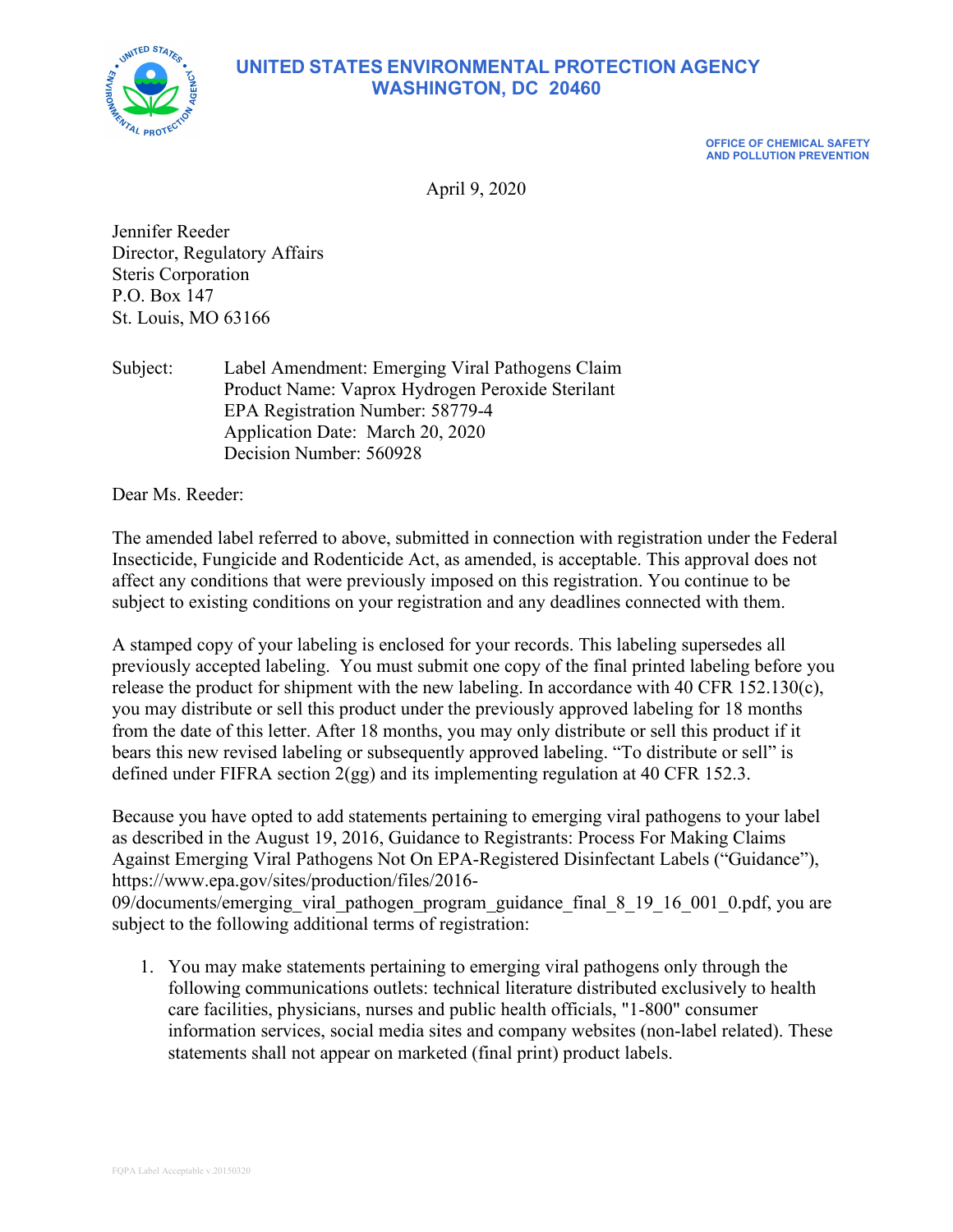Page 2 of 3 EPA Reg. No. 58779-4 Decision No. 560928

- 2. Your statements pertaining to emerging viral pathogens must adhere to the format approved on the Agency-accepted master label.
- 3. You may make statements pertaining to emerging viral pathogens only upon a disease outbreak that meets all the following criteria:
	- a. The causative organism must be a virus that causes an infectious disease that has appeared in a human or animal population in the U.S. for the first time, or that may have existed previously but is rapidly increasing in incidence or geographic range.

i. For human disease, the outbreak is listed in one of the following Centers for Disease Control (CDC) publications:

- A. CDC Current Outbreak List for "U.S. Based Outbreaks" [\(www.cdc.gov/outbreaks\)](http://www.cdc.gov/outbreaks),
- B. CDC Current Outbreak List for "Outbreaks Affecting International Travelers" with an "Alert" or "Advisory" classification (www.cdc.gov/outbreaks) (also released through the CDC's Health Alert Network (HAN) notification process)
- C. Healthcare-Associated Infections (HAIs) Outbreaks and Patient Notifications page [\(www.cdc.gov/hai/outbreaks\)](http://www.cdc.gov/hai/outbreaks)

ii. For animal disease, the outbreak is identified as an infectious disease outbreak in animals within the U.S. on the World Organization for Animal Health (OIE) Weekly Disease Information page

[\(www.oie.int/wahis\\_2/public/wahid.php/Diseaseinformation/WI\)](http://www.oie.int/wahis_2/public/wahid.php/Diseaseinformation/WI).

A. The CDC or OIE has identified the taxonomy, including the viral family and/or species, of the pathogen and provides notice to the public of the identity of the emerging virus that is responsible for an infectious disease outbreak. Based on the taxonomy of the outbreak pathogen identified by the CDC or OEI, the pathogen's viral subgroup is small non-enveloped, large non-enveloped, enveloped.

B. The virus can be transmitted via environmental surfaces (non-vector transmission), and environmental surface disinfection has been recommended by the CDC, OIE or EPA to control the spread of the pathogen.

4. You may begin communicating statements pertaining to emerging viral pathogens only upon CDC or OIE's publication per term 3.a. of an outbreak of an emerging viral pathogen meeting all of the criteria of term 3. You must cease and remove all such nonlabel communications intended for consumers no later than 24 months after the original publication of the outbreak per term 3.a., unless the Agency issue written guidance to the contrary due to continued public health concerns. The emerging pathogen claim language may remain on the master label.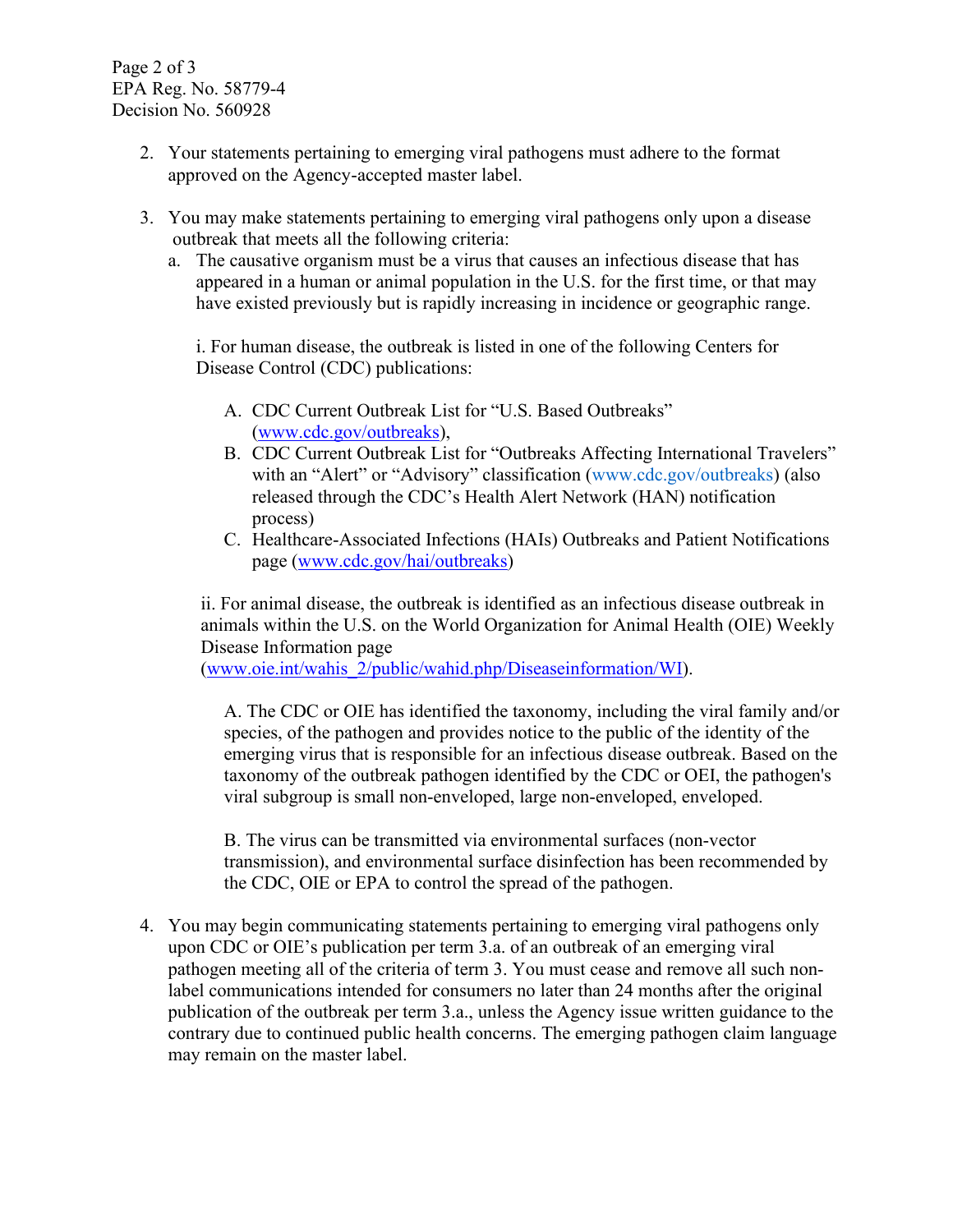Page 3 of 3 EPA Reg. No. 58779-4 Decision No. 560928

> 5. Terms from points 1 through 4 above shall become immediately void and ineffective if registration for use against Geobacillus stearothermophilus spores (ATCC 7953) is suspended or cancelled or no longer meets the criteria for a disinfectant claim (see EPA Product Performance Test Guideline 810.2200). In addition, terms B.1 through B.4 above shall become immediately void and ineffective upon your receipt of evidence of ineffectiveness against any pathogen in a less-resistant Spaulding category.

Should you wish to add/retain a reference to the company's website on your label, then please be aware that the website becomes labeling under the Federal Insecticide Fungicide and Rodenticide Act and is subject to review by the Agency. If the website is false or misleading, the product would be misbranded and unlawful to sell or distribute under FIFRA section 12(a)(1)(E). 40 CFR 156.10(a)(5) list examples of statements EPA may consider false or misleading. In addition, regardless of whether a website is referenced on your product's label, claims made on the website may not substantially differ from those claims approved through the registration process. Therefore, should the Agency find or if it is brought to our attention that a website contains false or misleading statements or claims substantially differing from the EPA approved registration, the website will be referred to the EPA's Office of Enforcement and Compliance.

Your release for shipment of the product constitutes acceptance of these conditions. If these conditions are not complied with, the registration will be subject to cancellation in accordance with FIFRA section 6. If you have any questions, you may contact the disinfectants list at [disinfectantslist@epa.gov.](mailto:disinfectantslist@epa.gov)

Sincerely,

Steven Syderman

Steven Snyderman, Acting Product Manager 33 Regulatory Management Branch 1 Antimicrobials Division (7510P) Office of Pesticide Programs

Enclosure: stamped label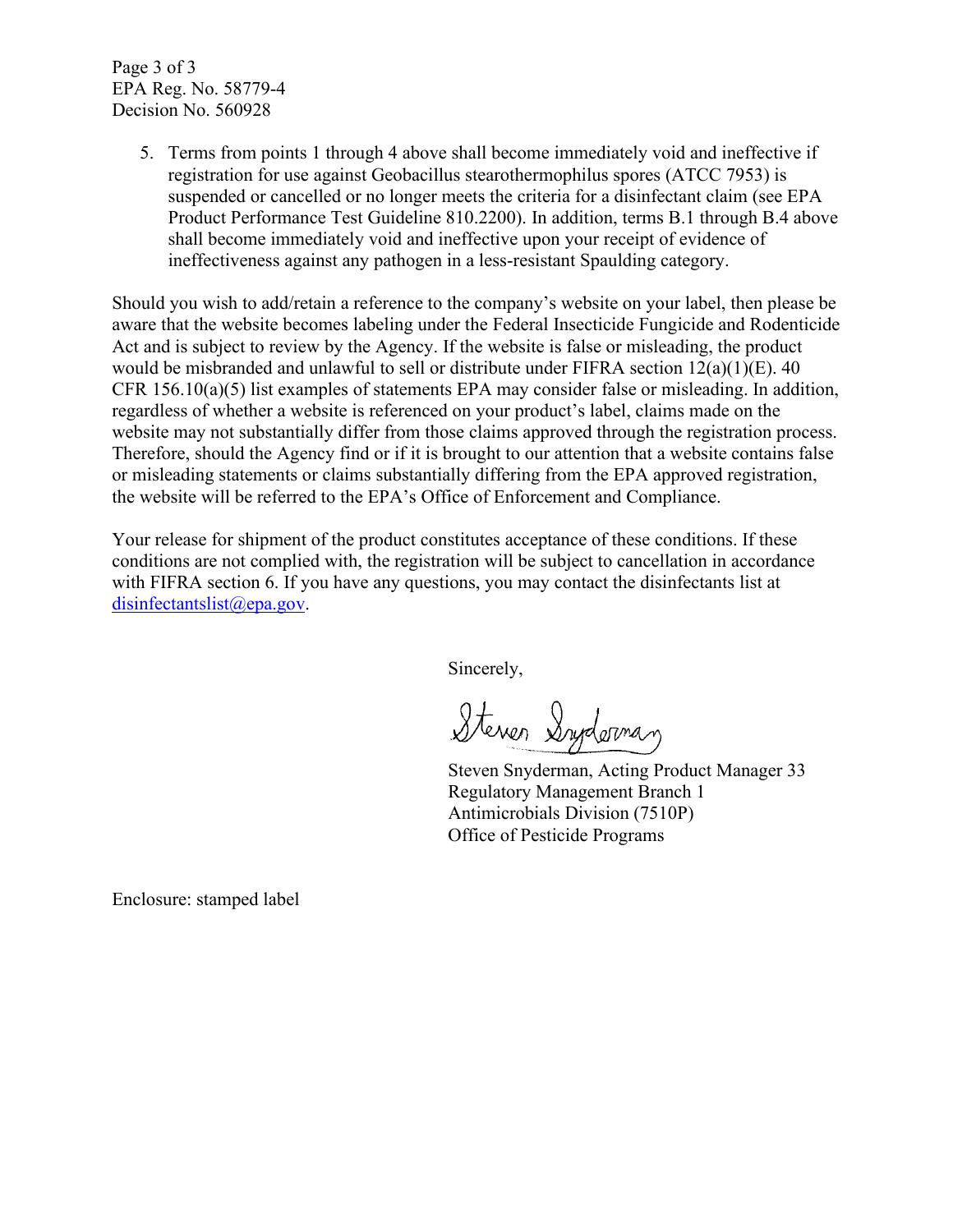### **Vaprox ® HYDROGEN PEROXIDE STERILANT**

#### ACTIVE INGREDIENT:

| INERT INGREDIENTS: $\dots\dots\dots\dots\dots\dots$ 65% |  |
|---------------------------------------------------------|--|
| $Total·$ $100\%$                                        |  |

### **KEEP OUT OF REACH OF CHILDRENDANGER PELIGRO OXIDIZER CORROSIVE**

#### SEE BACK PANEL FOR ADDITIONAL PRECAUTIONARY STATEMENTS

| FIRST AID                                                                         |                                                                       |  |  |  |  |  |
|-----------------------------------------------------------------------------------|-----------------------------------------------------------------------|--|--|--|--|--|
|                                                                                   |                                                                       |  |  |  |  |  |
| If in eyes                                                                        | •Hold eye open and rinse slowly and gently with water for 15-20       |  |  |  |  |  |
|                                                                                   | minutes.                                                              |  |  |  |  |  |
|                                                                                   | •Remove contact lenses, if present, after the first 5 minutes, then   |  |  |  |  |  |
|                                                                                   | continue rinsing the eye.                                             |  |  |  |  |  |
|                                                                                   | •Call a poison control center or doctor for treatment advice.         |  |  |  |  |  |
| Ιf                                                                                | •Call poison control center or doctor immediately for treatment       |  |  |  |  |  |
| swallowed                                                                         | advice.                                                               |  |  |  |  |  |
|                                                                                   | . Have person sip a glass of water if able to swallow.                |  |  |  |  |  |
|                                                                                   | •Do not induce vomiting unless told to do so by the poison control    |  |  |  |  |  |
|                                                                                   | center or doctor.                                                     |  |  |  |  |  |
|                                                                                   | . Do not give anything by mouth to an unconscious person.             |  |  |  |  |  |
| If on skin                                                                        | •Take off contaminated clothing.                                      |  |  |  |  |  |
| or clothing                                                                       | •Rinse skin immediately with plenty of water for 15-20 minutes.       |  |  |  |  |  |
|                                                                                   | •Call a poison control center or doctor for treatment advice.         |  |  |  |  |  |
| If inhaled                                                                        | •Move person to fresh air.                                            |  |  |  |  |  |
|                                                                                   | •If person is not breathing, call 911 or an ambulance, then give      |  |  |  |  |  |
|                                                                                   | artificial respiration, preferably by mouth-to-mouth, if possible.    |  |  |  |  |  |
|                                                                                   | •Call a poison control center or doctor for further treatment advice. |  |  |  |  |  |
| <b>HOT LINE NUMBER</b>                                                            |                                                                       |  |  |  |  |  |
| Have the product container or label with you when calling a poison control center |                                                                       |  |  |  |  |  |
| or doctor, or going for treatment.                                                |                                                                       |  |  |  |  |  |
| <b>NOTE TO PHYSICIAN</b>                                                          |                                                                       |  |  |  |  |  |
| Probable mucosal damage may contraindicate the use of gastric lavage.             |                                                                       |  |  |  |  |  |
|                                                                                   |                                                                       |  |  |  |  |  |

#### **PRECAUTIONARY STATEMENTS**

#### **Hazards to Humans and Domestic Animals**

**DANGER: Corrosive**. Causes irreversible eye damage or skin burns. May be fatal if inhaled. Harmful if swallowed or absorbed through skin. Do not get in eyes, on skin or on clothing. Do not breathe spray mist. Prolonged or frequently repeated skin contact may

cause allergic reaction in some individuals. User should wash hands before eating, drinking, chewing gum, using tobacco or using the toilet. User should remove contaminated clothing and wash before reuse.

#### **Personal Protective Equipment PPE**

Applicators and all other handlers must wear:

- Long-sleeved shirt and long pants
- Socks and chemical resistant footwear
- Goggles or face shield

- Chemical-resistant gloves such as barrier laminate, butyl rubber, nitrile rubber, neoprene rubber, polyvinyl chloride, or viton

-A self contained breathing apparatus if concentrations exceed 1 ppm during handling and or application of Vaprox Hydrogen Peroxide Sterilant. Do not use oxidizable sorbants such as activated carbon.

#### **Physical or Chemical Hazards**

Liquid hydrogen peroxide is a strong oxidant and poses a FIRE, EXPLOSION OR CONTAINER RUPTURE HAZARD. Avoid excessive heat, contamination, or contact with combustible materials. Clothing, shoes, or other combustible materials that have come in contact with hydrogen peroxide must be immediately and thoroughly washed with water. If allowed to dry in the materials, a fire may result. Discard shoes in a fireproof container.

IN CASE OF FIRE use water only.

CONTAIN SPILLS and dilute with 20 parts of water.

After diluting the spill, sodium metabisulfide or sodium sulfite (1.9 lbs. of SO2 equivalent per 500 ml of peroxide) may be used to destroy the peroxide. SEE EQUIPMENT MANUAL AND MATERIAL SAFETY

DATA SHEET FOR ADDITIONAL INFORMATION.

#### **Environmental Hazards**

Do not discharge effluent containing these products into lakes, streams, ponds, oceans, or public waters unless these products are specifically identified and addressed in a NPDES permit. Do not discharge effluent containing this product to sewer systems without previously notifying the sewage authority. For guidance contact your State Water Board or Regional Office U.S. Environmental Protection Agency.

#### **DIRECTIONS FOR USE**

 It is a violation of federal law to use this product in a manner inconsistent with its labeling.

For use as a microbial sterilant in validated (up to  $250,000$ ft<sup>3</sup>) and non-validated (up to 4,000 ft<sup>3</sup>) applications for sterilization of sealed, dry pre-cleaned enclosures located in industrial, commercial and institutional settings (including production operations in pharmaceutical manufacturing including clean rooms, medical device sterilization as part of a

manufacturing process, laboratories, animal research facilities, patient rooms, hotel rooms, offices, cruise ships, recreational facilities and emergency response vehicles). Use only with STERIS VHP application equipment.

This product is for use in STERIS VHP® application equipment only, and by trained personnel trained by STERIS Corporation. Read and follow package insert for complete directions on cleaning, sealing and use of Vaprox Hydrogen Peroxide Sterilant in validated and nonvalidated applications. See Equipment User Manual for operating procedures of the STERIS VHP application equipment. Do not use this product without development of an appropriate fumigation plan (see package insert). Not for use as a terminal sterilant or high-level disinfectant for reprocessing of critical or semi-critical medical devices.

Not for residential use.

#### **STORAGE AND DISPOSAL**

Do not contaminate water, food, feed by storage or disposal.

Store containers upright. Do not freeze. Do not expose to cyanide, hexavalent chromium compounds, other oxidizers, reducers, combustible materials, or flammable vapors. Shade from radiant heat and direct sunlight. Stow away from powdered metals and permanganates.

#### **PESTICIDE DISPOSAL**

 Rinse containers with 20 parts water and then empty into sink with running water. Hydrogen Peroxide is classified as a DOT oxidizer and a hazardous waste under U.S. EPA hazardous waste regulations and it is a violation of federal law to improperly dispose of pesticides.

#### **CONTAINER DISPOSAL**

Nonrefillable container. Do not reuse or refill this container. Offer for recycling if available.

#### **LOT NUMBER:**

Not for sale or use after:

**ACCEPTED** 04/09/2020

Under the Federal Insecticide, Fungicide and Rodenticide Act as amended, for the pesticide registered under pesticials<br>EPA Reg. No.<br>58779-4

STERIS Corporation 5960 Heisley Road Mentor, OH  $44060 \square$  U.S.A. 440-354-2600800-548-4873

EPA Reg. No. 58779-4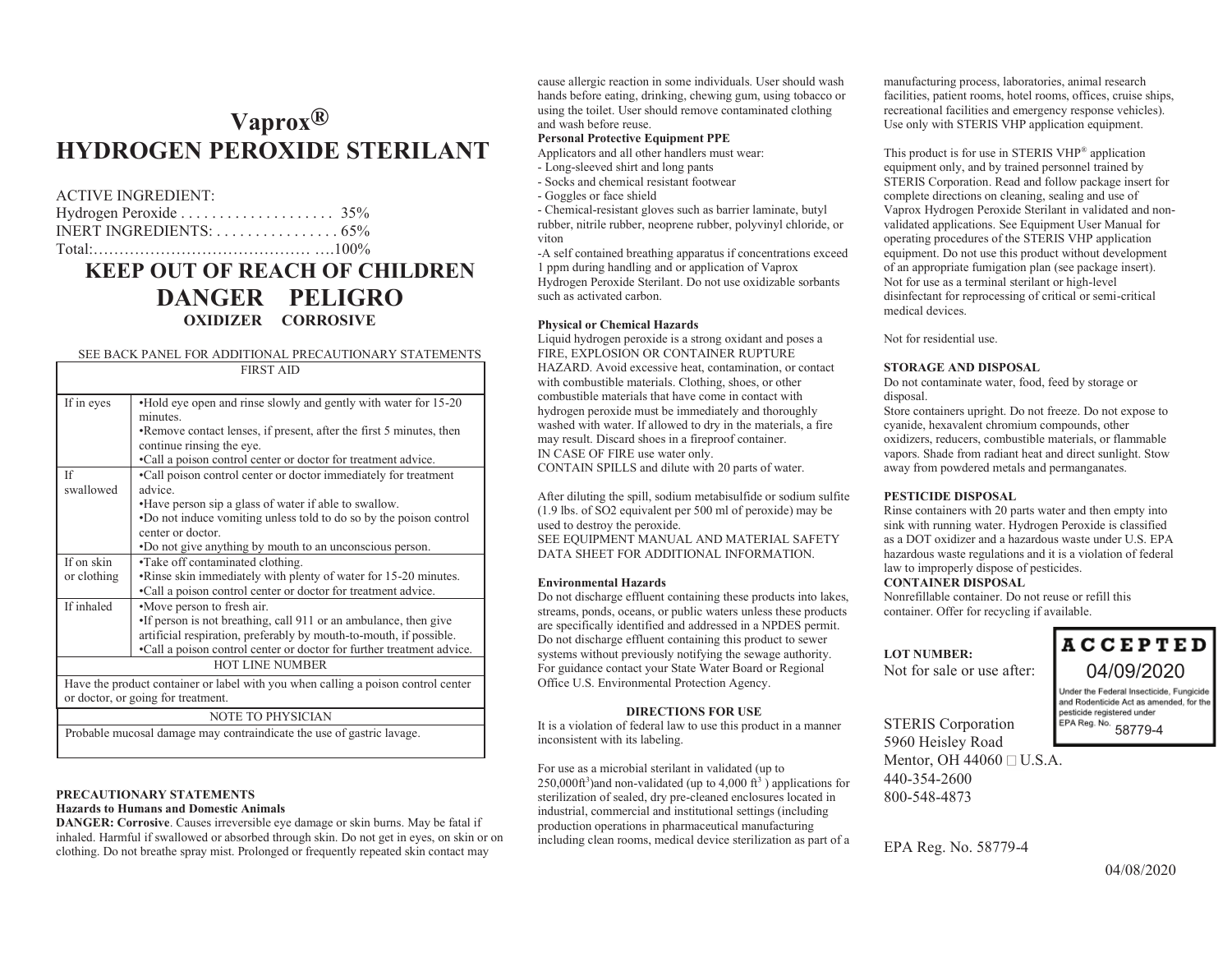EPA Est. No. 58779-OH-003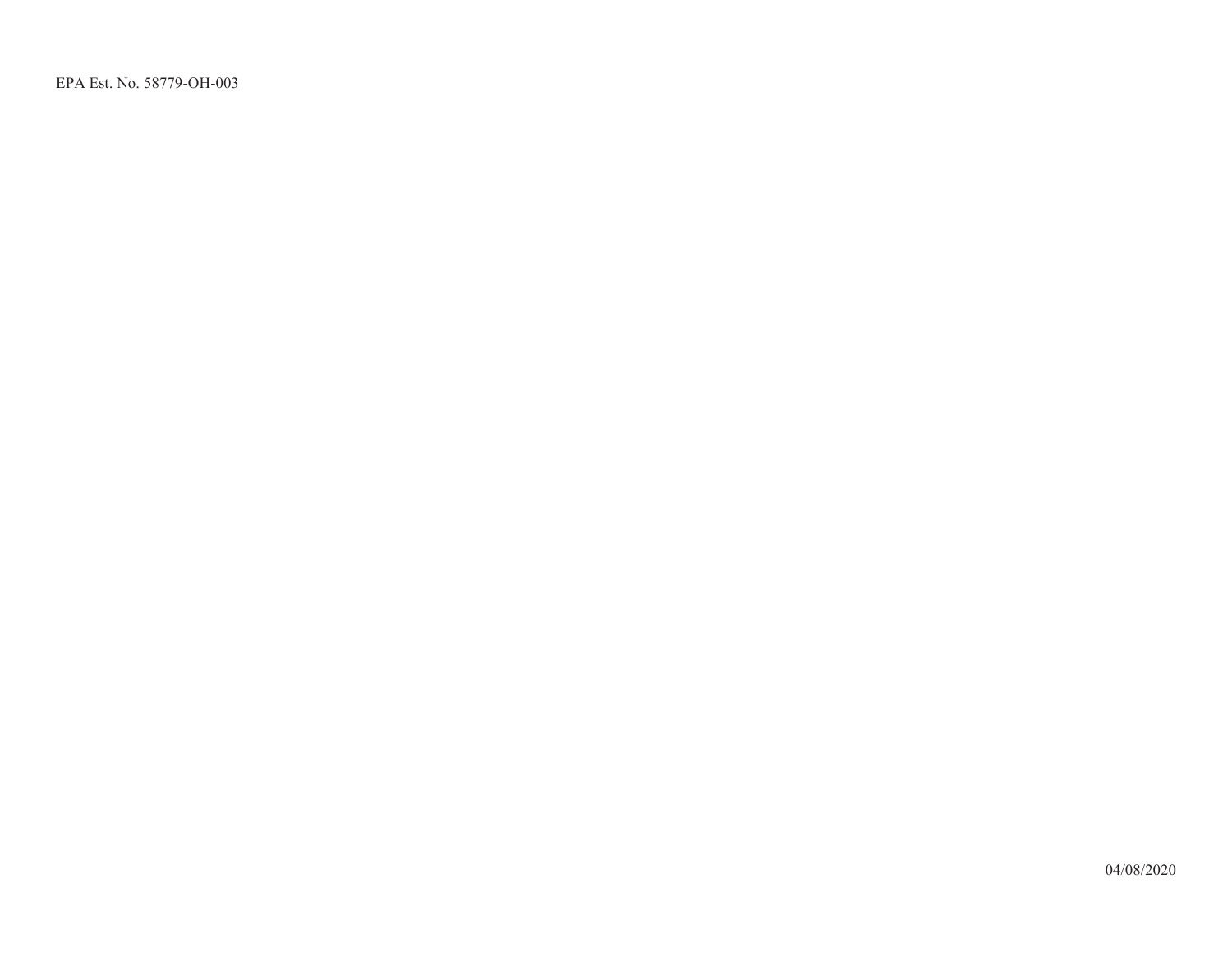# **Package Insert for Vaprox® Hydrogen Peroxide Sterilant EPA Registration No. 58779-4**  Package Insert for Vaprox® Hydrogen Peroxide Sterilant<br>**ISPA Registration No. 58779-4**<br>Index Index

| <b>Section Name</b><br>Page No.                                                                                                                                                                                                                                                                                                                                       |
|-----------------------------------------------------------------------------------------------------------------------------------------------------------------------------------------------------------------------------------------------------------------------------------------------------------------------------------------------------------------------|
| $\mathbf{\mathbf{\mathsf{I}}}%$<br>Vaprox Application Process                                                                                                                                                                                                                                                                                                         |
| Z.<br><b>User Safety Requirements</b><br>Z                                                                                                                                                                                                                                                                                                                            |
| $\mathbf{\hat{5}}$<br>Efficacy and Use Applications.<br>:<br>نئا                                                                                                                                                                                                                                                                                                      |
| 4.<br>Fumigation Management Plan                                                                                                                                                                                                                                                                                                                                      |
| ίń,<br>Training and Certification of Applicators.<br>$\vdots$                                                                                                                                                                                                                                                                                                         |
| $\bullet$<br>Preparation of Enclosures<br>$\vdots$                                                                                                                                                                                                                                                                                                                    |
| 7. Application to Sealed Enclosures Requiring Validation of Conditions of Use.<br>$\vdots$                                                                                                                                                                                                                                                                            |
| $\mathbf{\hat{c}}$<br>$\mathbf{P}$<br>$\mathbf{c}$<br>ä.<br><b>أنَّ</b><br>f.<br>b. System Characterization<br>Re-entry Instructions<br>Aeration Monitoring and Re-entry<br><b>Biological Indicator Selection and Distribution</b><br>Releasing Treated Sealed Enclosures for Return to Service<br>Process Characterization<br>Validation of Alternate Use Conditions |
| 8. Application to Sealed Enclosures Up to 4,000 ft <sup>3</sup> Not Requiring Validation of Use<br>Conditions<br>5                                                                                                                                                                                                                                                    |
| a. Application<br>Concentration<br>b. Application to Sealed, Dry Precleaned Enclosures at 400 ppm VHP Sterilant<br>Concentration<br>to Sealed, Dry Precleaned Enclosures at 250 ppm VHP Sterilant                                                                                                                                                                     |
| d. Aeration Monitoring and Re-entry<br>f.<br>Ω.<br>Releasing Treated Sealed Enclosures for Return to Service<br>Re-entry Instructions                                                                                                                                                                                                                                 |
| 9. Application to Sealed Enclosures Between 2 ft3 and 40 ft3 that require<br>Validation.<br>$\overline{5}$                                                                                                                                                                                                                                                            |
| packaging and equipment<br>10. For use in Aseptic Food Processing Operations to achieve commercial sterility of food<br>$\mathbf{5}$                                                                                                                                                                                                                                  |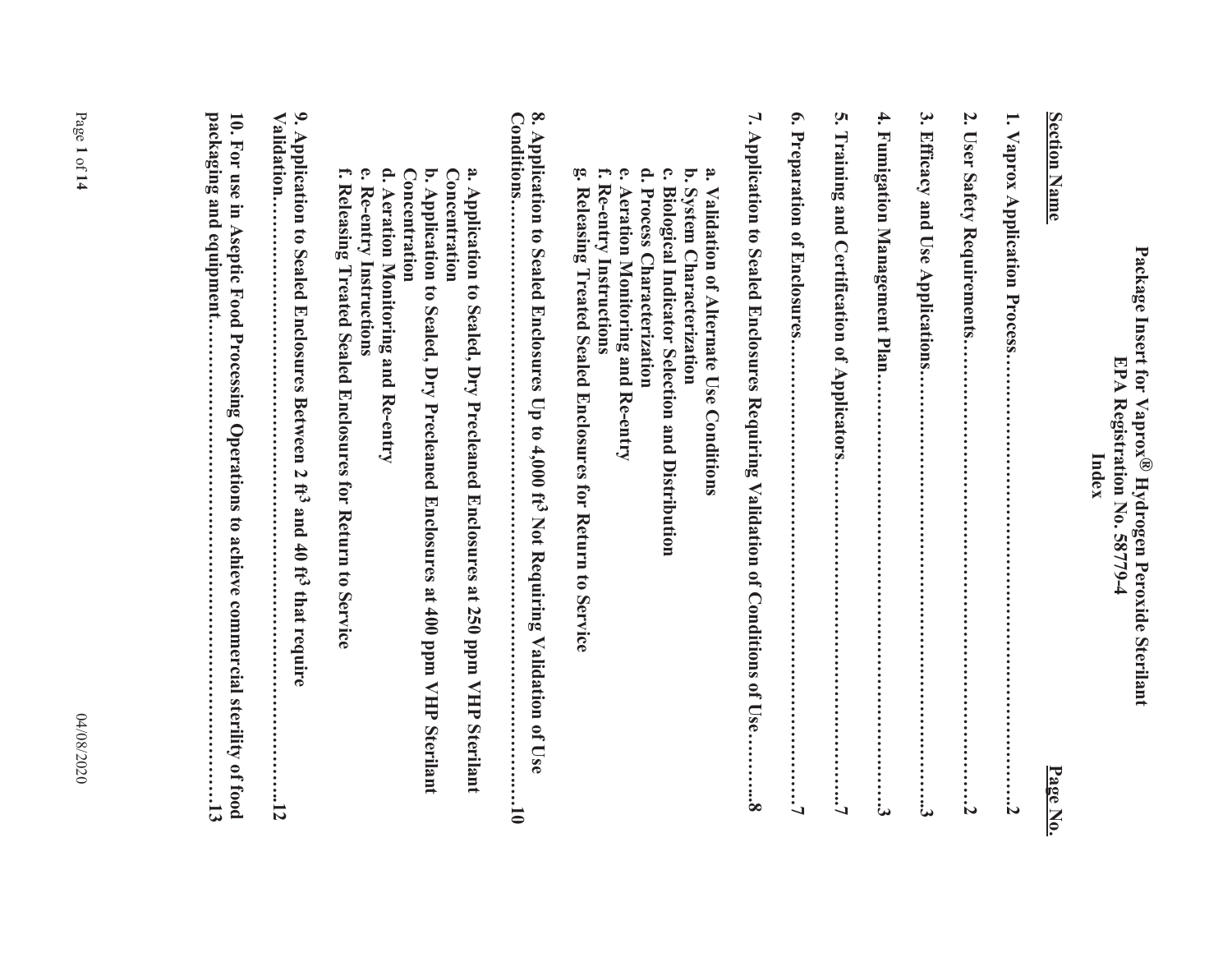## **General Information General Information**

Restrictions: Restrictions:

effective in the sterilization of exposed surfaces in pre-cleaned sealed enclosures. VAPROX<sup>®</sup> Sterilant has been registered by STERIS in accordance with Federal Regulations for the specific uses<br>described in this package insert. Uses other than as specified and described are not permitted and may not be effective in the sterilization of exposed surfaces in pre-cleaned sealed enclosures. described in this package insert. Uses other than as specified and described are not permitted and may not be ® Sterilant has been registered by STERIS in accordance with Federal Regulations for the specific uses

operate the VHP Generator prior to utilizing the equipment for sterilization. VAPROX Sterilant should be applied<br>only by properly trained and certified personnel who are thoroughly trained in the use and operation of the V Review the Vaporized Hydrogen Peroxide (VHP®)User's Equipment Manual for proper instructions on how to only by properly trained and certified personnel who are thoroughly trained in the use and operation of the VHP operate the VHP Generator prior to utilizing the equipment for sterilization. VAPROX Sterilant should be applied Review the Vaporized Hydrogen Peroxide (VHP  $\mathsf{B}$  eview the Vanonized Hudwan peroxide (VIH $\mathsf{B}^{(8)}$ ) User's Equipment Manual for proper instructions on how to

### $\mathbf{H}$ **1. VAPROX Application Process:**  VAPROX Application Process:

the appropriate steps to take in development and application of the process. Generator. See the VHP Generator Equipment User's Manual prior to initiating the application process to determine in the enclosed area. The process parameters are controlled through the use of the control panel on the VHP Effective application of vaporized hydrogen peroxide requires adequate VHP concentration and exposure time. The<br>VHP Generator is utilized to achieve the concentration and contact time of hydrogen peroxide on exposed surfac the appropriate steps to take in development and application of the process. Generator. See the VHP Generator Equipment in the enclosed area. The process parameters are controlled through the use of the control panel on the VHP VHP Generator is utilized to achieve the concentration and contact time of hydrogen peroxide on exposed surfaces Effective application of vaporized hydrogen peroxide requ Manual prior to initiating the application process to determine ires adequate VHP concentration and exposure time. The

only on the contact of the VHP sterilant with exposed surfaces, the transfer of heat and moisture required by steam or chemical processes is not necessary enclosure. The VHP Generator uses air as a carrier to deliver hydrogen peroxide vapor to exposed surfaces inside a sealed or chemical processes is not necessary. only on the contact of the VHP sterilant with exposed surfaces, the transfer of heat and moisture required by steam enclosure. This allows the process to take place at, or near, atmospheric pressure. Since the VHP process relies The VHP Generator uses air as a carrier to deliver hydrogen peroxide vapor to exposed surfaces inside a sealed This allows the process to take place at, or near, atmospheric pressure. Since the VHP process relies

and oxygen. hydrogen peroxide vapor. Once the VHP sterilant leaves the enclosure, it is typically broken down into water vapor The VHP sterilant is continuously injected for the required exposure time to maintain the desired concentration of and oxygen. hydrogen peroxide vapor. Once the VHP sterilant leaves the enclosure, it is typically broken down into water vapor The VHP sterilant is con tinuously injected for the required exposure time to maintain the desired concentration of

The VHP process consists of four phases The VHP process consists of four phases:

predetermined level in the 10-70% relative humidity range. This permits the target VHP concentration to be maintained below condensation levels during the CONDITIONING and STERILIZATION phases. The time to maintained below environmental conditions. reach the targeted dehumidification level increases with the volume of the enclosure, and is dependant on environmental conditions. reach the targeted dehumidification level increases with the volume of the enclosure, and is dependant on maintained below condensation levels during the CONDITIONING and STERILIZATION phases. The time to predetermined level in the 10-70% relative humidity range. This permits the target VHP concentration to be • DEHUMIDIFICATION – DEHUMIDIFICATION-- Dry air is circulated in the sealed treatment enclosure to reduce humidity to a Dry air is circulated in the sealed treatment enclosure to reduce humidity to a

reaching the desired VHP concentration in the sealed enclosure. CONDITIONING time is affected by concentration, injection rate, enclosure materials, environmental conditions and enclosure volume • CONDITIONING - The VHP sterilant is injected into the air stream. The CONDITIONING phase facilitates concentration, injection rate, enclosure materials, environmental conditions and enclosure volume. reaching the desired VHP concentration in the sealed enclosure. CONDITIONING time is affected by VHP target • CONDITIONING – The VHP sterilant is injected into the air stream. The CONDITIONING phase facilitates VHP target

concentration over a pre-established period of time. concentration over a pre-established period of time. • STERILIZATION –STERILIZATION - The Vaprox Sterilant is continuously injected at a selected rate to maintain the target VHP The Vaprox Sterilant is continuously injected at a selected rate to maintain the target VHP

within the enclosure to at or below one ppm level  $(\leq 1.0$  ppm TWA 8 hr.) prior to reentry into the enclosure by peroxide is at/or below one ppm in the enclosure trained applicators. Treated enclosures may not be released for general public use until the level of hydrogen peroxide is at/or below one ppm in the enclosure. trained applicators. Treated enclosures may not be released for general public use until the level of hydrogen within the enclosure to at or below one ppm level ( $\land$  1.0 ppm TWA 8 hr.) prior to reentry into the enclosure by • AERATION – AERATION - The VHP injection is stopped and the flow of dry air continues to reduce the VHP concentration The YHP concentration is stopped and the flow of dry air continues to reduce the vHP concentration.

### Z. **2. User Safety Requirements: User Safety Requirements:**

- 1. Respirator Requirements Respirator Requirements - When a respirator is required for use with this product, the trained applicator When a respirator is required for use with this product, the trained applicator supervising the fumigation must make sure that:
- supervising the funnigation must make sure that:<br>a. Respirators must be fit tested and fit checked Respirators must be fit tested and fit checked using a program that conforms with OSHA's Respirators must be fit tested and fit checked using a program that conforms with OSHA's
- b. Respirator users must be trained using a program that conforms with OSHA's requirements (described requirements (described in 29 CFR Part 1910.134). Respirator users must be trained using a program that conforms with OSHA's requirements (described requirements (described in 29 CFR Part 1910.134).

in 29 CFR Part 1910.134)

in 29 CFR Part 1910.134)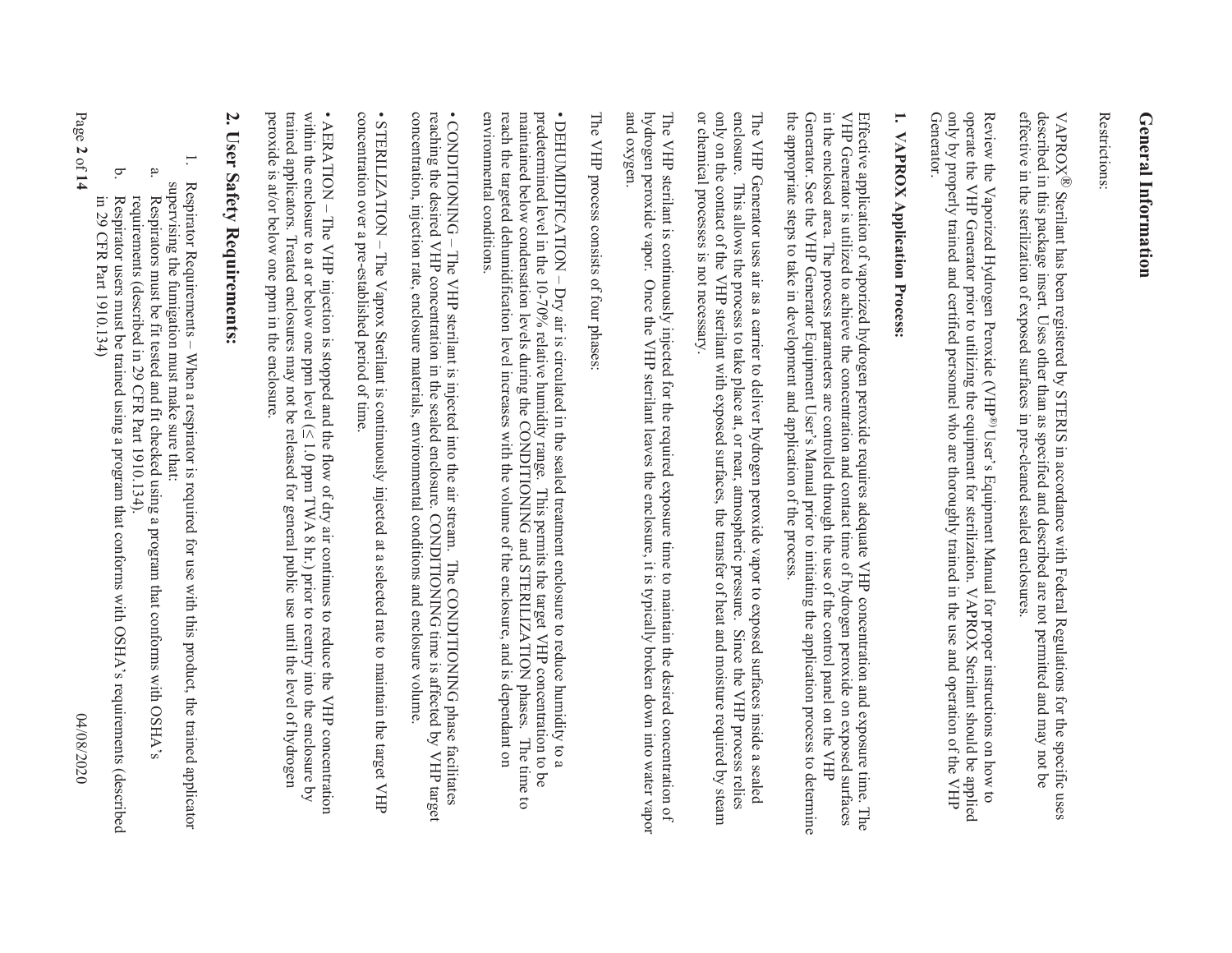- c. safely wear the style of respirator to be worn. Respirator users must be examined by a qualified medical practitioner to ensure the physical ability to safely wear the style of respirator to be worn. Respirator users must be examined by a qualified medical practitioner to ensure the physical ability to
- d. Respirators must be maintained according to a program that conforms with OSHA's requirements (described in 29 CFR Part 1910.134). (described in 29 CFR Part 1910.134). Respirators must be maintained according to a program that conforms with OSHA's requirements
- $\sim$ contaminated with liquid hydrogen peroxide. drinking, chewing gum, using tobacco or using the toilet. User should remove contaminated clothing and wash before reuse. skin contact may cause allergic reaction in some individuals. User should wash hands before eating, get in eyes, on skin or on clothing. Do not breathe spray mist or vapor. Prolonged or frequently repeated tatal it, inhaled at higher concentrations. It is also harmful it, swallowed or absorbed through skin. Uo not Liquid hydrogen peroxide is corrosive and will cause irreversible eye damage or skin burns and may be contaminated with liquid hydrogen peroxide. wash before reuse. Discard clothing and or absorbent material that has been heavily drenched or drinking, chewing gum, using topacco or using the toilet. User should remove contaminated clothing and skin contact may cause allergic reaction in some individuals. User should wash hands before eating, get in eyes, on skin or on clothing. Do not breathe spray mist or vapor. Prolonged or frequently repeated fatal if inhaled at higher concentrations. It is also harmful if swallowed or absorbed through skin. Do not Liquid hydrogen peroxide is corrosive and will cause irreversible eye damage or skin burns and may be Discard clothing and or absorbent material that has been heavily drenched or
- 3. Follow manufacturer's instructions for cleaning/maintaining protective eyewear and respirators Follow manufacturer's instructions for cleaning/maintaining protective eyewear and respirators.
- 4. User Safety Recommendations: User Safety Recommendations:
- $\dot{\mathbf{a}}$  is Users should remove clothing/PPE immediately if hydrogen peroxide gets inside. Then wash Users should wash hands before eating, drinking, chewing gum, using tobacco, or using the toilet. thoroughly and put on clean clothing. Users should remove clothing/PPE immediately if hydrogen peroxide gets inside. Then wash Users should wash hands before eating, drinking, chewing gum, using tobacco, or using the toilet.
- c. removing. As soon as practical, wash thoroughly and change into clean clothing Users should remove PPE immediately after handling this product. Wash the outside of gloves before thoroughly and put on clean clothing. removing. As soon as practical, wash thoroughly and change into clean clothing.  $U$ sers should remove PPE immediately after handling this product. Wash the outside of gloves petore

### 3. Efficacy: **3. Efficacy:**

operations in pharmaceutical manufacturing, manufacturing clean rooms, medical device sterilization as part of a and other items in sealed enclosures in industrial, commercial and institutional settings (including production recreational facilities and emergency response vehicles) when used with STERIS VHP application equipment: manufacturing process, laboratories, animal research facilities, patient rooms, hotel rooms, offices, cruise ships, EFFICACY ON POROUS SURFACES] and non-porous surfaces including floors, walls, furniture, equipment following conditions on exposed, pre-cleaned, dry, porous [NOT APPROVED IN CALIFORNIA FOR recreational facilities and emergency response vehicles) when used with STERIS VHP application equipment: manufacturing process, laboratories, animal research facilities, patient rooms, hotel rooms, offices, cruise ships, operations in pharmaceutical manufacturing, manufacturing clean rooms, medical device sterilization as part of a and other items in sealed enclosures in industrial, commercial and institutional settings (including production **EFFICACY ON POROUS SURFACES]** following conditions on exposed, pre-cleaned, dry, porous [**NOT APPROVED IN CALIFORNIA FOR**  VAPROX Hydrogen Peroxide is effective as a Sterilant , Sporicide, Bactericide, Virucide, and Fungicide under the VAPROX Hydrogen Peroxide is effective as a Sterilant , and non-porous surfaces including floors, walls, furniture, equipment Sporicide, Bactericide, Virucide, and Fungicide under the

- minute for 90 minutes (Should yield a theoretical value of 930 ppm). (AOAC) sporicidal test protocol to validate sterilization when applied at 2.2 grams of Vaprox Sterilant per minute for 90 minutes (Should yield a theoretical value of 930 ppm). (AOAC) sporicidal test protocol to validate sterilization when applied at 2.2 grams of Vaprox Sterilar per  $(30\text{ N})$ for both 2 ft<sup>3</sup> - For 40 fts or smaller enclosures a Sterilization Cycle was developed for the VHP Generator and validated and 40  $\mbox{ft}^3$ pre-cleaned, sealed enclosures using an Association of Official Analytical Chemists
- for 90 minutes in sealed enclosures up to  $4,000$  ft<sup>3</sup>. - As a Sterilant, Sporicide, Bactericide, Virueide, and Fungicide at a minimum of 250 ppm of VHP sterilant - As a Sterilant, Sporicide, Bactericide, Virucide, and Fungicide at a minimum of 250 ppm of VHP sterilant
- for 90 minutes in sealed enclosures up to 4,000 ft<sup>3</sup>.<br>- As a Sterilant, Sporicide, Bactericide, Virucide, and Fungicide at a minimum of 400 ppm of VHP sterilant for 30 minutes in sealed enclosures up to  $4,000 \text{ ft}^3$ for 30 minutes in sealed enclosures up to 4,000 ft3. - As a Sterilant, Sporicide, Bactericide, Virucide, and Fungicide at a minimum of 400 ppm of VHP sterilant
- in a validated application in accordance with use instructions provided in Section in a validated application in accordance with use instructions provided in Section 8. - For larger than 40  $\text{ft}^3$ For larger than 40 ft<sup>3</sup> enclosures as a Sterilant, Sporicide, Bactericide, Virucide, and Fungicide when used enclosures as a Sterilant, Sporicide, Bactericide, Virucide, and Fungicide when used  $\infty$

critical medical device in a healthcare setting. Not for use in residential applications. This product is not to be used as a terminal high level disinfectant or sterilant for reprocessing of any critical/semicritical medical device in a healthcare setting. Not for use in residential applications. This product is not to be used as a terminal high level disinfectant or sterilant for reprocessing of any critical/semi-

## 4. Fumigation Management Plan **4. Fumigation Management Plan**

characterization of the site, and include appropriate monitoring and notification requirements, consistent with, but that will be treated with VHP. The applicator is responsible for all tasks of the fumigation process unless otherwise<br>noted in the FMP and must be on site for the entire fumigation treatment process. The FMP must address not limited to, the following: employees of the site to be funigated to develop a site specific Funigation Management Plan (FMP) for each site The STERIS Corporation trained applicator is responsible for working with the owners and/or responsible not limited to, the following: characterization of the site, and include appropriate monitoring and notification requirements, consistent with, but noted in the FMP and must be on site for the entire fumigation treatment process. The FMP must address that will be treated with VHP. The applicator is responsible for all tasks of the fumigation process unless otherwise employees of the site to be fumigated to develop a site specific Fumigation Management Plan (FMP) for each site The STERIS Corporation trained app licator is responsible for working with the owners and/or responsible

seal leaks, and monitor any occupied adjacent rooms and/or buildings to ensure safety 2. When sealing is required, consult previous records for any changes to the structure, 1. Inspect the structure and or area to determine its suitability for fumigation Page **3**seal leaks, and monitor any occupied adjacent rooms and/or buildings to ensure safety. 2. When sealing is required, consult previous records for any changes to the structure, 1. Inspect the structure and or area to of **14** 04/08/2020 determine its suitability for fumigation.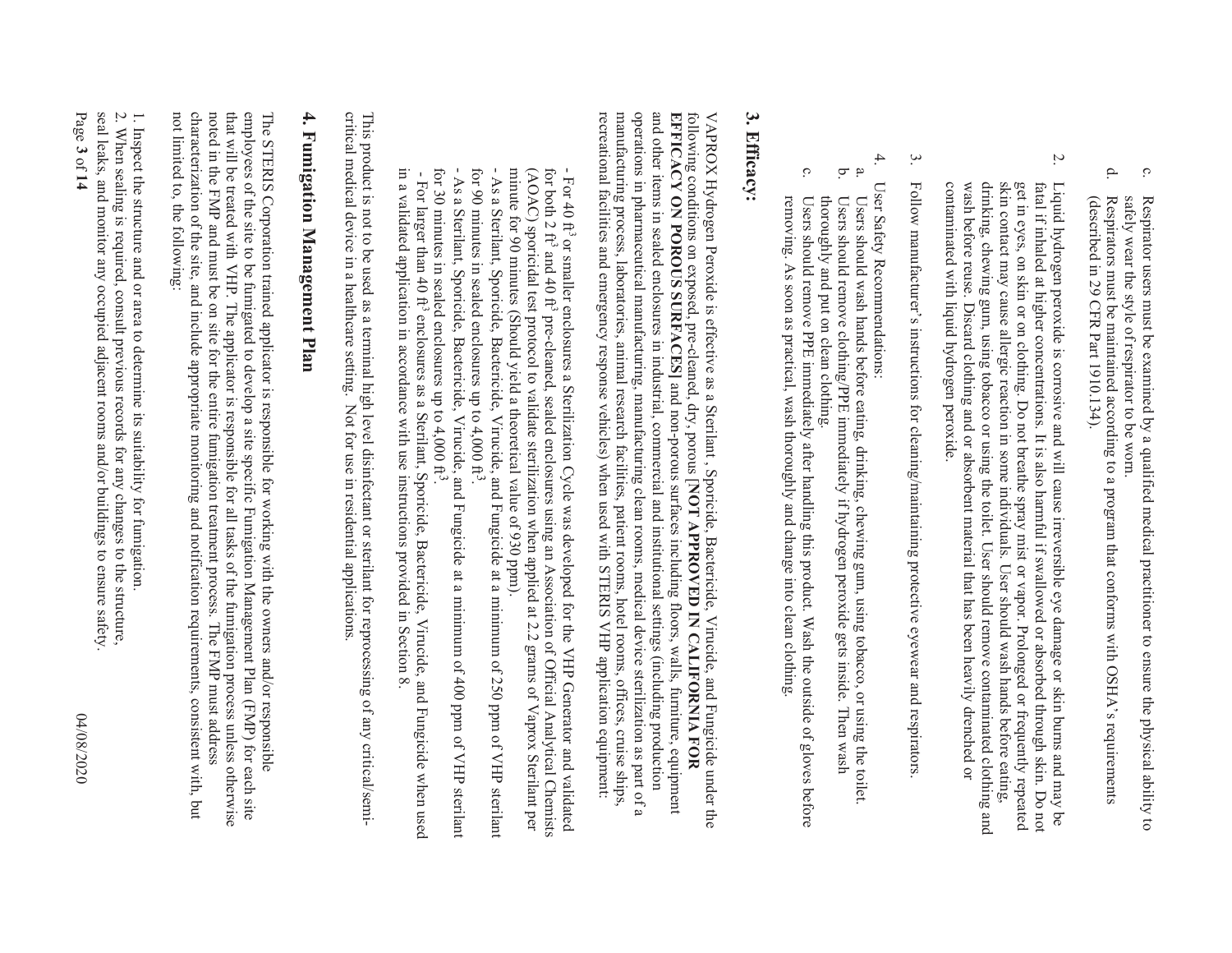procedures with company officials and appropriate employees 3. Prior to each fumigation, review any existing FMP, MSDS, Equipment Manual and other relevant safety procedures with company officials and appropriate employees. 3. Prior to each fumigation, review any existing FMP, MSDS, Equipment Manual and other relevant safety

4. Consult with company officials in the development of procedures and appropriate safety measures for nearby workers who will be in and around the area during application and aeration. 4. Consult with company offi cials in the development of procedures and appropriate safety measures for nearby

and bystanders are not exposed to levels above the allowed limits during application, fumigation and aeration. This 6. Consult with owners and or responsible employees at the site who will be responsible for development of plan must also demonstrate that nearby residents will not be exposed to concentrations above the allowable limits. 6. Consult with owners and or responsible employees at the site who will be responsible for development of plan must also demonstrate that nearby residents will not be exposed to concentrations above the allowable limits. and bystanders are not exposed to levels above the allowed limits during application, fumigation and aeration. This 5*.* Consult with company officials to develop an appropriate monitoring plan that will confirm that nearby workers

procedures for local authorities to notify nearby residents in the event of an emergency. 7. Confirm the placement of placards to secure entrance into any area under fumigation. procedures for local authorities to notify nearby residents in the event of an emergency. 7. Confirm the placement of placards to secure entrance into any area under fumigation.

8. Confirm the required safety equipment is in place and the necessary manpower is a valued to complete to complete 8. Confirm the required safety equipment is in place and the necessary manpower is available to complete<br>fumigation.

at and around the structure and/or area. comprehensive than others. All plans should reflect the experience and expertise of the applicator and circumstances These factors must be considered in putting a FMP together. It is important to note that some plans will be more at and around the structure and/or area. comprehensive than others. All plans should reflect the experience and expertise of the applicator and circumstances These factors must be considered in putting a FMP together. It is important to note that some plans will be more

applicator must sign the plan indicating it was followed. The signed FMP and related documentation, including carefully. If the applicator has any questions about the development of an FMP, contact STERIS Corporation for owner of the treated site. monitoring records, must be maintained by the applicator for a minimum of 2 years and a copy provided to the generic FMP which can be updated may be used and updated after fumigation. The STERIS Corporation trained further assistance. An FMP must be developed for each treated site. In the event of an emergency application, a In addition to the plan, the applicator must read the entire label and equipment manual and follow all directions owner of the treated site. monitoring records, must be maintained by the applicator for a minimum of 2 years and a copy provided to the applicator must sign the plan indicating it was followed. The signed FMP and related documentation, including generic FMP which can be updated may be used and updated after fumigation. The STERIS Corporation trained further assistance. An FMP must be developed for each treated site. In the event of an emergency application, a carefully. If the applicator has any questions about the development of an FMP, contact STERIS Corporation for In addition to the plan, the applicator must read the entire label and equipment manual and follow all directions

# $\overline{\cdot}$ 1. GUIDANCE FOR PREPARATION OF A FUMIGATION MANAGEMENT PLAN

necessary factors involved in preparing for and fumigating a structure and/or area. product label requirements. The guidance that follows is designed to help assist you in addressing all the help ensure a legal and effective funnigation. It will also assist you and others in complying with pesticide A Fumigation Management Plan (FMP) is an organized, written description of the required steps involved to necessary factors involved in preparing for and fumigating a structure and/or area. product label requirements. The guidance that follows is designed to help assist you in addressing all the help ensure a legal and effective fumigation. It will also assist you and others in complying with pesticide A Fumigation Management Plan (FMP) is an organized, wr itten description of the required steps involved to

 This guidance is intended to help you plan any fumigation that you might perform PRIOR TO ACTUAL step-by-step procedure, yet allowing for flexibility, an effective fumigation can be performed expertise of the fumigator to make changes based on circumstances that may exist in the field. By following a TREATMENT. It is meant to be somewhat prescriptive, yet flexible enough to allow the experience and This guidance is intended to help you plan any furnigation that you might perform PRIOR TO ACTUAL step-by-step procedure, yet allowing for flexibility, an effective fumigation can be performed. expertise of the fumigator to make changes based on circumstances that may exist in the field. By following a TREATMENT. It is meant to be somewhat prescriptive, yet flexible enough to allow the experience and

following all rules, regulations, and procedures required by governmental agencies Finally, before any fumigation begins you must be familiar with and comply with all applicable state and local are to perform is not listed in this Guidance Document you will want to construct a similar set of procedures. the structure and/or area. Preparation is the key to any successful fumigation. If the type of fumigation that you must also be given to the appropriate company officials (supervisors, foreman, safety officer, etc.) in charge of Before any fumigation begins, carefully read and review the label and the Equipment Manual. This information following all rules, regulations, and procedures required by governmental agencies. laws. The success of the fumigation is not only dependent on your ability to do your job but also upon carefully laws. The success of the fumigation is not only dependent on your ability to do your job but also upon carefully Finally, before any fumigation begins you must be familiar with and comply with all applicable state and local are to perform is not listed in this Guidance Document you will want to construct a similar set of procedures. the structure and/or area. Preparation is the key to any successful fumigation. If the type of fumigation that you must also be given to the appropriate company officials (supervisors, foreman, safety officer, etc.) in charge of Before any fumigation begins, carefully read and review the label and the Equipment Manual. This information

# 2. A CHECKLIST GUIDE FOR A FUMIGATION MANAGEMENT PLAN 2. A CHECKLIST GUIDE FOR A FUMIGATION MANAGEMENT PLAN

all items will be necessary for each fumigation structure and/or area. required plan. Each item must be considered, however, it is understood that each fumigation is different and not cannot be expected to apply to all types of fumigation situations. It is to be used as a guide to prepare the fumigations. It emphasizes safety steps to protect people and property. The checklist is general in nature and all items will be necessary for each fumigation structure and/or area. required plan. Each item must be considered, however, it is understood that each fumigation is different and not cannot be expected to apply to all types of fumigation situations. It is to be used as a guide to prepare the fumigations. It emphasizes safety steps to protect people and property. The checklist is general in nature and This checklist is provided to help you take into account factors that must be addressed prior to performing all This checklist is provided to help you take into account factors that must be addressed prior to performing all

## A. PLANNING AND PREPARATION<br>1. Determine the purpose of the fumiga A. PLANNING AND PREPARATION

- 1. Determine the purpose of the fumigation. Determine the purpose of the fumigation.
- a. Sterilization of room enclosures a. Sterilization of room enclosures
- b. Sterilization of emergency vehicles b. Sterilization of emergency vehicles.

Page **4**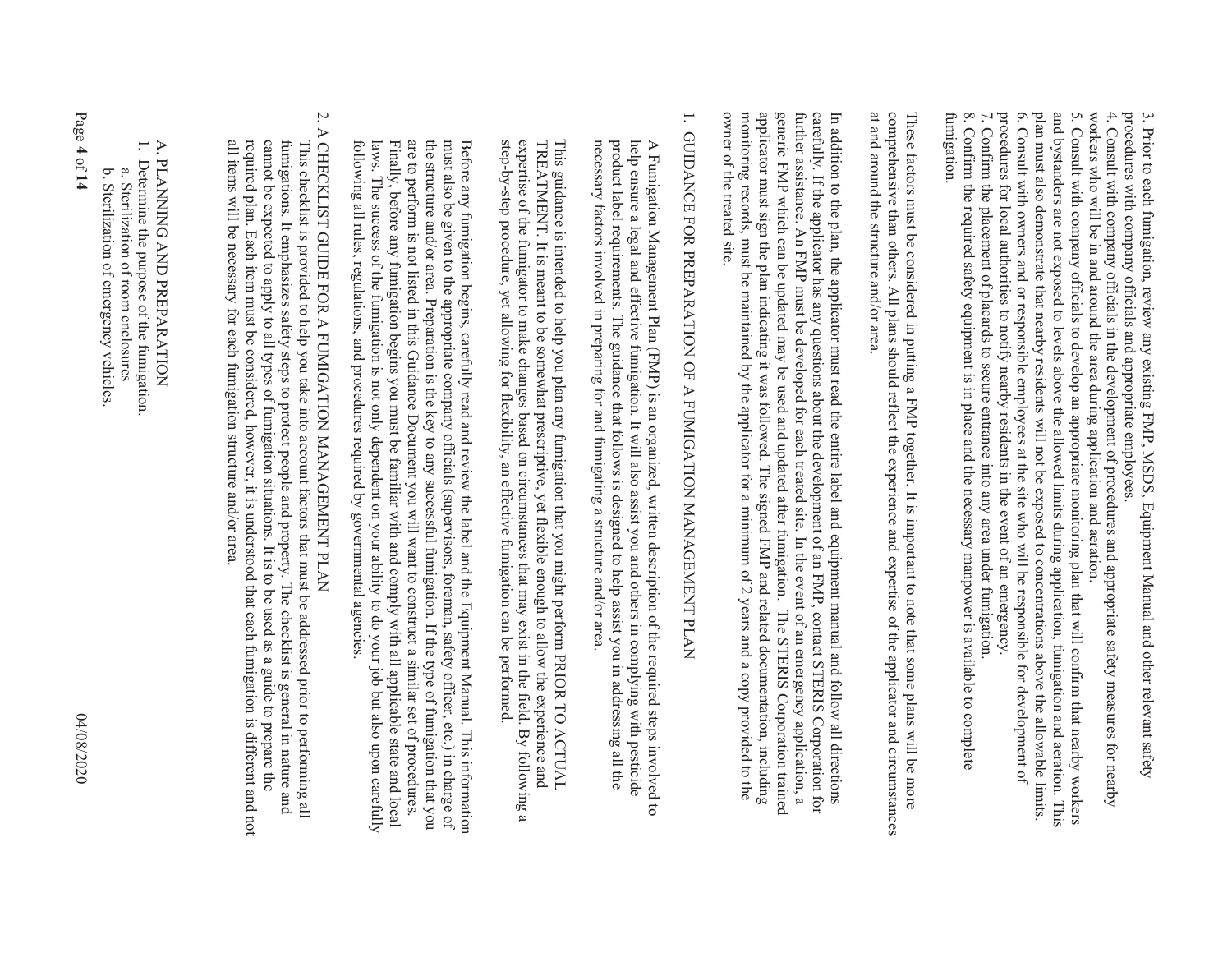- Z. 2. Determine the type of fumigation, for example: Determine the type of fumigation, for example:
- a. Pharmaceutical Operations, clean rooms, medical device sterilization manufacturing a. Pharmaceutical Operations, clean rooms, medical device sterilization manufacturing
- b. Laboratories, animal research facilities, b. Laboratories, animal research facilities,
- c. Patient rooms, hotel rooms, offices, recreational facilities. c. Patient rooms, hotel rooms, o ffices, recreational facilities.
- e. Cruise ship rooms, In addition to the Equipment Manual, read the US Coast Guard Regulations 46CFR e. Cruise ship rooms, In addition to the Equipment Manual, read the US Coast Guard Regulations 46CFR 147A.
- 3. Evaluate the structure or area to be fumigated, and develop a site-specific plan that includes the following 3. Evaluate the structure or area to be fumigated, and develop a site-specific plan that includes the following points, as applicable: points, as applicable:

 b. The need for buffer zones in rooms adjacent to the treated enclosure to limit access to only trained  $\Omega$ adjacent to the enclosure) that would preclude exposure if the treated enclosure was not properly sealed. above or below the enclosure if the structure does not consist of solid construction (i.e. Floors/walls combustibility hazards, connecting structures and escape routes, above and below ground, and other unique visitors, customers, etc.). visitors, customers, etc.). c. The number and identification of persons who routinely enter the area to be fumigated (i.e., Employees, adjacent to the enclosure) that would preclude exposure if the treated enclosure was not properly sealed. above or below the enclosure if the structure does not consist of solid construction (i.e. Floors/walls potel rooms, patient rooms or offices. Additional consideration should also be given to adjacent rooms hotel rooms, patient rooms or offices. Additional consideration should also be given to adjacent rooms applicators. This would include adjacent rooms that coupled when using VFIP in areas such as applicators. This would include adjacent rooms that could be occupied when using VHP in areas such as b. The need for buffer zones in rooms adjacent to the treated enclosure to limit access to only trained b. drawing or sketch of structure to be fumigated, delineating features, hazards, and other structural issues. drawing or sketch of structure to be fumigated, delineating features, hazards, and other structural issues. hazards or structure characteristics. Meet with the owner/operator/person in charge. Draw or have a hazards or structure characteristics. Meet with the owner/operator/person in charge. Draw or have a combustibility hazards, connecting structures and escape routes, above and below ground, and other unique a. The general structure layout, construction (materials, design, age, maintenance, of the structure, fire or a. The general structure layout, cons The number and identification of persons who routinely enter the area to be fumigated (i.e., Employees truction (materials, design, age, maintenance, of the structure, fire or

d. Accessibility of utility service connections. d. Accessibility of utili ty service connections.

 $\Omega$ drawing/sketch. drawing/sketch. e. Nearest telephone or other means of communication, and mark the location of these items on the Nearsest temperatures in the contrary and mark the location of change of change is the sequence of the sequence of the sequence of the sequence of the sequence of the sequence of the sequence of the sequence of the sequenc

drawing/sketch. drawing/sketch. f. Emergency shut-off stations for electricity water Emergency shut-off stations for electricity water and gas. Mark the location of these items on the and gas. Mark the location of these items on the

h. Name and phone number (both day and night) of appropriate company officials h. Name and phone number (both day and night) of appropriate company officials. g. Current emergency telephone numbers of local Health, Fire, Police, Hospital and Physician responders g. Current emergency telephone numbers of local Hea lth, Fire, Police, Hospital and Physician responders.

i. Checkmark and prepare the points of fumigation application. i. Checkmark and prepare the points of fumigation application.

j. Review labeling and Equipment Manual j. Review labeling and Equipment Manual.

k. Exposure time considerations. k. Exposure time considerations.

- 1. Fumigant to be used. 1. Fumigant to be used
- 2. Minimum fumigation period, as defi  $\sim$ Minimum fumigation period, as defined and described by the label use directions ned and described by the label use directions.
- 3. Down time required to be available.  $\tilde{\mathbf{c}}$ Down time required to be available.
- 4. Aeration requirements. 4. Aeration requirements.

l. Determination of dosage. l. Determination of dosage.

- 1. Cubic footage or othe 1. Cubic footage or other appropriate space/location calculations r appropriate space/location calculations.
- 2. Structure sealing capability and methods.  $\overline{C}$ Structure sealing capability and methods.
- 3. Label directions.  $\mathfrak{Q}.$ Label directions.
- 4. Past history of fumigation of structure Past history of fumigation of structure
- 5. Exposure time. 4. Past history of fi<br>5. Exposure time.

 B. PERSONNEL B. PERSONNEL

application of the fumigant. Consider using a checklist that each employee initials indicating they have 1. Confirm in writing that all personnel in and around the area to be fumigated have been notified prior to been notified been notified. application of the fumigant. Consider using a checklist that each employee initials indicating they have 1. Confirm in writing that all personnel in and around the area to be fumigated have been notified prior to

personal protection devices, including detection equipment.  $2$ . This<br>ratio funnification personnel about the bazing sthat may be encountered;<br> and about the selection of 2. Instruct all fumigation personnel about the hazards that may be encountered; and about the selection of

3. Confirm that all personnel are aware of and know how to proceed in case of an emergency situation  $3.$  Confirm that all personnel are aware of and know how to proceed in case of an emergency situation. personal protection devices, including detection equipment.

4. Instruct all personnel on how to report any accident and/or incidents related to furnigant exposure 4. Instruct all personnel on how to report any accident and/or incidents related to fumigant exposure.

5 *.* Provide a telephone number for emergency response reporting. Instruct all personnel to report to proper authorities any theft of fumigant and/or equipment related to

 Fumigation. Fumigation.

6. Establish a meeting area for all personnel in case of emergency. 6. Establish a meeting area for all personnel in case of emergency.

in good standing including the required refresher training. in good standing including the required refresher training. 7. Confirm that all applicators have been trained in the use of Vaprox Hydrogen Peroxide Sterilant and are  $7.$  Confirm that all applicators have been trained in the use of Vaprox Hydrogen Peroxide Sterilant and area of Vaprox Hydrogen Peroxide Sterilant and area of Vaproxide Sterilant and area of Vaproxide Sterilant and area

8. Develop a Worker Health and Safety Plan as required by OSHA for applicators. The owner/operators of 8. their employees located within close proximity of the application process their employees located within close proximity of the application process. the facility being treated should have a Worker Health and Safety Plan as required by OSHA developed for the facility being treated should have a Worker Health and Safety Plan as required by OSHA developed for 8. Develop a Worker Health and Safety Plan as required by OSHA for applicators. The owner/operators of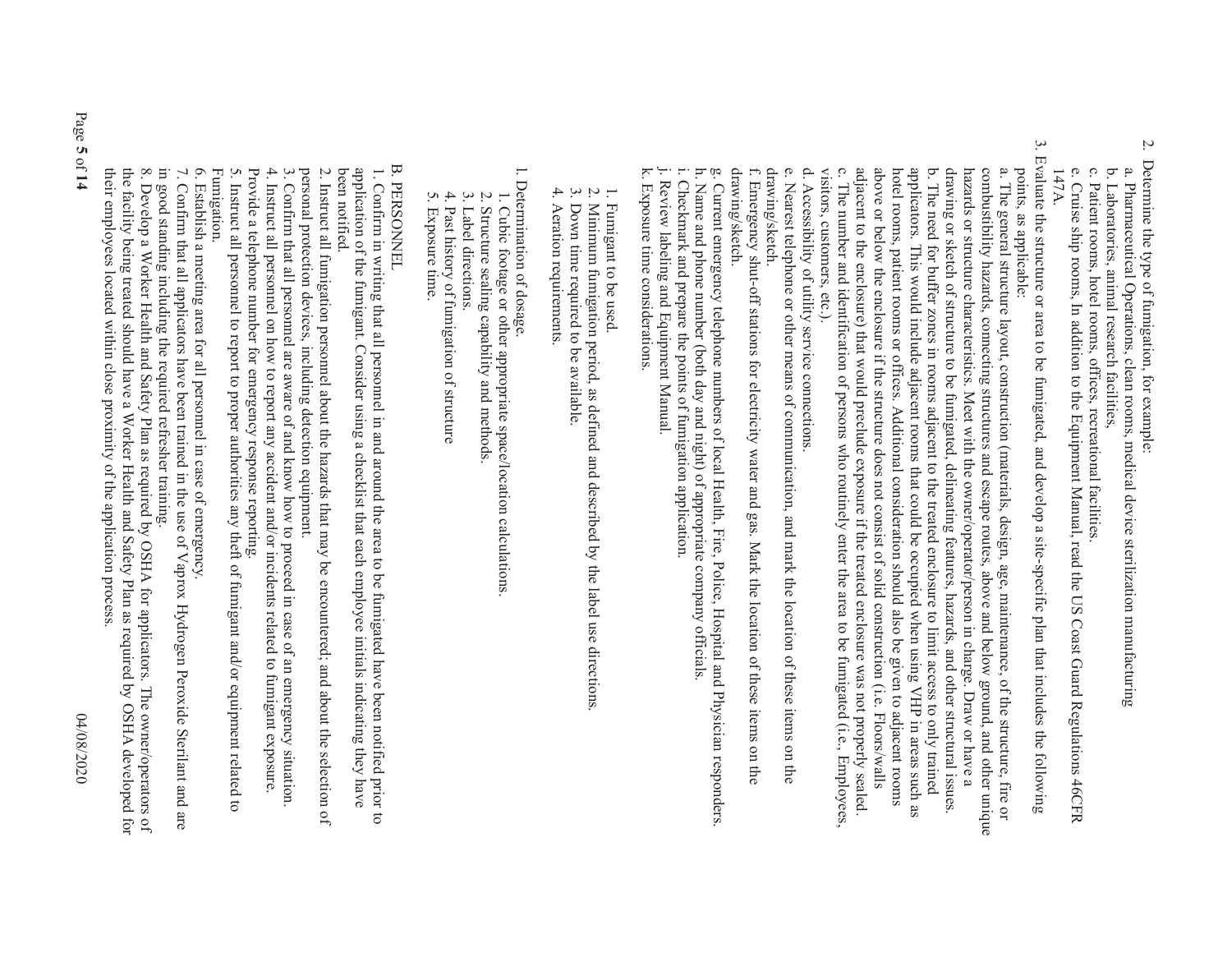C. MONITORING C. MONITORING

1. Perimeter Safety 1. Perimeter Safety

where monitoring will occur. fumigated space to prevent excessive exposure and to determine where exposure may occur. Document where monitoring will occur. fumigated space to prevent excessive exposure and to determine where exposure may occur. Document a. Monitoring of hydrogen peroxide concentr a. Monitoring of hydrogen peroxide concentrations must be conducted immediately adjacent to the ations must be conducted immediately adjacent to the

contain the timing, number of readings taken and level of concentrations found in each location. c. When monitoring for leaks, document there is no hydrogen peroxide present above the one ppm contain the timing, number of readings taken and level of concentrations found in each location. b. Keep a log or manual of monitoring record b. Keep a log or manual of monitoring records for each funnigation site. This log must at a minimum When monitoring for leaks, document there is no hydrogen peroxide present above the one ppm s for each fumigation site. This log must at a minimum

especially if conditions significantly change. especially if conditions significantly change. levels. Subsequent leak monitoring is not routinely required. However spot checks must be made levels. Subsequent leak monitoring is not routinely required. However spot checks must be made,

2. Efficacy –allowed levels in an area where bystanders and/or nearby residents may be exposed. d. Monitoring must be conducted during aer d. Monitoring must be conducted during aeration and corrective action taken if gas levels exceed the ation and corrective action taken if gas levels exceed the

vapor concentrations. This can be safely achieved outside the structure through the use of a remote sensor reading. vapor concentrations. This can be safely achieved outside the structure through the use of a remote sensor a. Hydrogen peroxide readings should be taken from within the fumigated structure to ensure proper a. Hydrogen peroxide readings should be taken from within the fumigated structure to ensure proper

documented. documented. b. All reading of hydroge b. All reading of hydrogen peroxide concentration, temperature and relative humidity must be n peroxide concentration, temperature and relative humidity must be

### D. NOTIFICATION D. NOTIFICATION.

and telephone numbers so as to be able to notify local authorities if hydrogen peroxide levels are exceeded 1. Confirm that all appropriate local authorities (fire departments, police departments, etc.) have been<br>notified as per label instructions, local ordinances if applicable, or instructions of the client. in an area that could be dangerous to bystanders and/or domestic animals in an area that could be dangerous to bystanders and/or domestic animals. and telephone numbers so as to be able to notify local authorities if hydrogen peroxide levels are exceeded 2. Prepare written procedure ("Emergency Response Plan") which contains explicit instructions, names,  $2.$  Prepare written procedure ("Emergency Response Plan") which contains explicit instructions, names,  $2$ notified as per label instructions, local ordinances if applicable, or instructions of the client. 1. Confirm that all appropriate local authorities (fire departments, police departments, etc.) have been

a Self Contained Breathing Apparatus (SCBA) operated in pressure-demand mode, full hydrogen peroxide the sealed treated enclosure at use concentration levels in the case of an emergency areas must remain unoccupied until hydrogen peroxide levels are at or below one ppm. Early reentry into enclosure. Ensure that the adjacent areas where levels have exceeded one ppm are evacuated by general adjacent areas to the enclosure, abort the application process and initiate the aeration process in the sealed 3. In the event of a breach or leak of the enclosure where levels of hydrogen peroxide are above oneppm in hydrogen peroxide to tissues. hydrogen peroxide to tissues. resistant body suit, gloves and boots to protect from the inhalation hazard as well as the corrosive action of resistant body suit, gloves and boots to protect from the inhalation hazard as well as the corrosive action of a Self Contained Breathing Apparatus (SCBA) operated in pressure-demand mode, full hydrogen peroxide the sealed treated enclosure at use concentration levels in the case of an emergency requires wearing areas must remain unoccupied until hydrogen peroxide levels are at or below one ppm. Early reentry into monitoring the area until levels are below one ppm hydrogen peroxide. The treated enclosure and adjacent monitoring the area until levels are below one ppm hydrogen peroxide. The treated enclosure and adjacent personnel and that proper respiratory protection is utilized by applicators that enter the area. Continue personnel and that proper respiratory protection is utilized by applicators that enter the area. Continue enclosure. Ensure that the adjacent areas where levels have exceeded one ppm are evacuated by general adjacent areas to the enclosure, abort the application process and initiate the aeration process in the sealed 3. In the event of a breach or leak of the enclosure where levels of hydrogen peroxide are above oneppm in requires wearing

## E. SEALING PROCEDURES E. SEALING PROCEDURES

smoke stick test to ensure there are no leaks where openings have been sealed in the enclosure. remain intact until the fumigation is complete. Verify effectiveness of the sealing process by conducting a 1. Sealing must be adequate to prevent any leaks. Care should be taken to ensure that sealing materials will information. 2. If the structure and/or area has been fumigated before, review the previous FMP for previous sealing  $2.1$  If the structure and  $\alpha$  area has been fumigated before, review the previous  $\alpha$  FMP for previous sealing  $2.7$ smoke stick test to ensure there are no leaks where openings have been sealed in the enclosure. remain intact until the fumigation is complete. Verify effectiveness of the sealing process by conducting a 1. Sealing must be adequate to prevent any leaks. Care sh ould be taken to ensure that sealing materials will

3. Make sure that construction/remodeling has not changed the building in a manner that will affect the fumigation. 3. Make sure that construction/remodeling has not chan information. ged the building in a manner that will affect the

4. Warning placards must be placed on every possible entrance to the fumigation site 4. Warning placards must be placed on every possible entrance to the fumigation site.

# F. APPLICATION PROCEDURES & FUMIGATION PERIOD F. APPLICATION PROCEDURES & FUMIGATION PERIOD

1. Plan carefully and apply all fumigants in

1. Plan carefully and apply all fumigants in accordance with the label requirements accordance with the label requirements.

supervision of a trained applicator wearing appropriate respirators. 2. When entering into the area under fumigation always work with two or more people under the direct supervision of a trained applicator wearing appropriate respirators. 2. When entering into the area under fumigation always work with two or more people under the direct

3. Apply fumigant from outside the fumigation space. 3. Apply fumigant from outside the fumigation space.

4. Provide watchmen when a fumigation site cannot otherwise be made secure from entry by unauthorized 4. Provide watchmen when a fumigation site cannot otherwise be made secure from entry by unauthorized<br>persons.

5. When entering structures always follow OSHA rules for confined spaces. When entering structures always follow OSHA rules for confined spaces.

6. The applicator should verify compatibility of item surfaces to be treated prior to the application process 6. The applicator should verify comp S. atibility of item surfaces to be treated prior to the application process.

G. POST-APPLICATION OPERATIONS G. POST-APPLICATION OPERATIONS

1. Provide watchmen when you cannot secure the fumigation site from entry by unauthorized persons 1. Provide watchmen when you cannot secure th e fumigation site from entry by unauthorized persons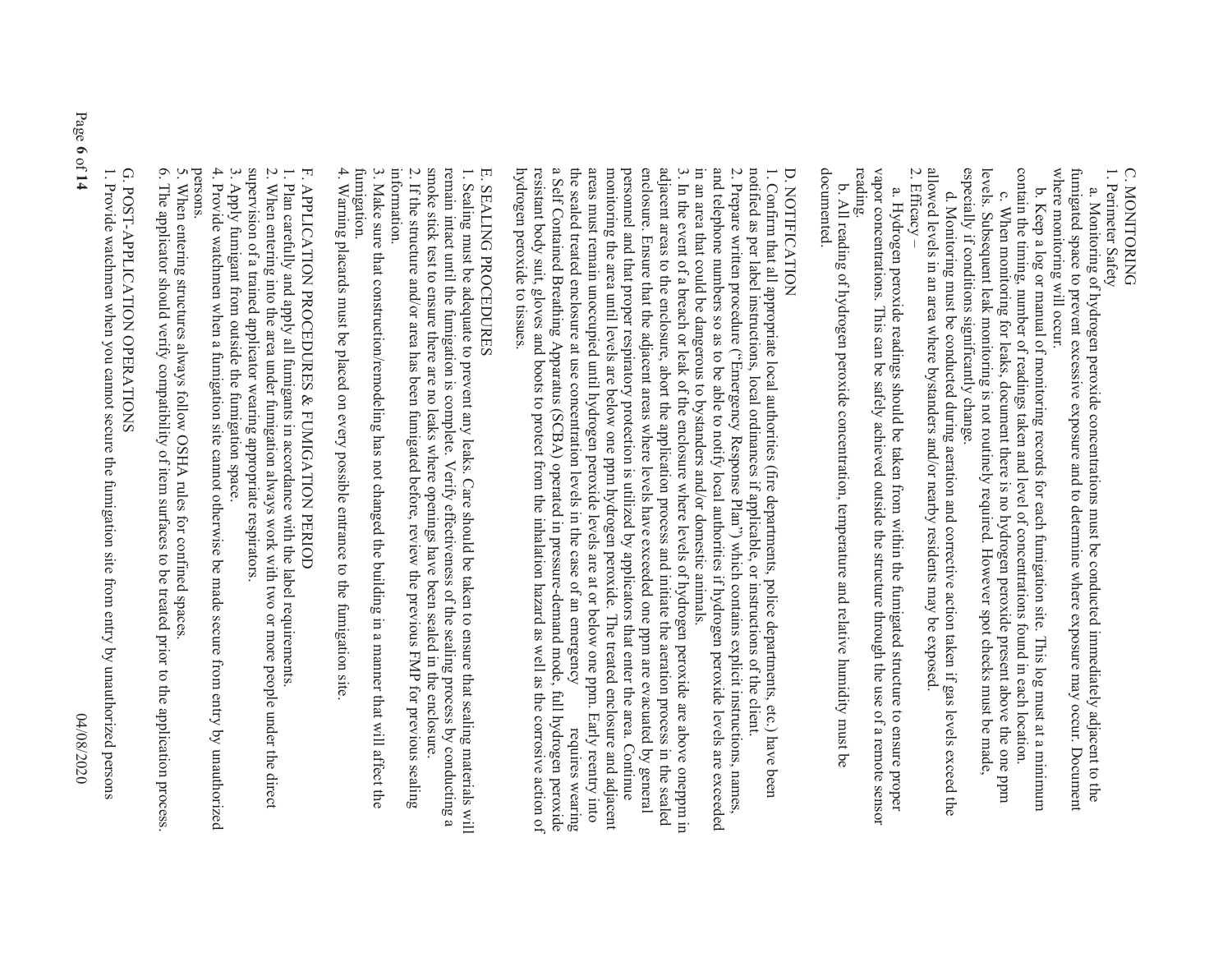during the aeration process. during the aeration process.

- 2. Ventilate and aerate in accordance with structural limitations 2. Ventilate and aerate in accord ance with structural limitations.
- 3. Turn on ventilating or aerating fans where appropriate. Turn on ventilating or aerating fans where appropriate

 $\tilde{\mathbf{c}}$ 

- 4. Use a suitable VHP detector before reentry to determine fumigant concentration 4. Use a suitable VHP detector before reentr y to determine fumigant concentration.
- 5. Keep written records of monitoring to document completion of aeration 5. Keep written records of monitoring to document completion of aeration.
- $\mathcal{O}.$ 6. Consider temperature when aerating. Consider temperature when aerating.
- 7. Ensure aeration is complete before moving vehicle into public roads 7. Ensure aeration is complete before moving vehicle into public roads.
- 8. Remove warning placards when aeration is complete. 8. Remove warning placards when aeration is complete.

reenter the aerated structure. reenter the aerated structure. 9. Inform business/client that employees/other persons may return to work or otherwise be allowed to 9. Inform business/client that employ ees/other persons may return to work or otherwise be allowed to

H. CRITERIA FOR SUCCESSFUL FUMIGATION: H. CRITERIA FOR SUCCESSFUL FUMIGATION:

- 1. All VHP fumigation process conditions (vapor concentration, temperature, relative humidity) are All VHP fumigation process conditions (vapor concentration, temperature, relative humidity) are
- 2. achieved throughout the fumigation cycle. All CIs that are properly recovered and evaluated exhibit a visible color change following exposure to VHP. All CIs that are properly recovered and evaluated exhibit a visible color change following exposure to achieved throughout the fumigation cycle.
- $\mathbf{z}$ All BIs that are properly recovered (no breach of aseptic technique) are negative for growth\*  $\overline{AT}$  BIS that are properly recovered (no breach of aseptic technique) are negative for growth\*.
- 4. Positive control BIs demonstrate growth following incubation\* Positive control BIs demonstrate growth following incubation\*.
- 5. Negative control BIs exhibit no growth following incubation\* Negative control BIs exhibit no growth following incubation\*.
- $\ast$ \* [not applicable to areas not requiring validation] [not applicable to areas not requiring validation]

## ς, **5. Training and Certification of Applicators**  Training and Certification of Applicators

directions for VAPROX Hydrogen Peroxide, on the use and operation of the VHP application equipment, hydrogen peroxide monitoring procedures and when appropriate, validation procedures. peroxide monitoring procedures and when appropriate, validation procedures. directions for VAPROX Hydrogen Peroxide, on the use and operation of the VHP application equipment, hydrogen Prior to use, applicators must be adequately trained and certified by STERIS Corporation on the hazards and label Prior to use, applicators must be ad equately trained and certified by STERIS Corporation on the hazards and label

### $\bullet$ **6. Preparation of Enclosures**  Preparation of Enclosures

visibly dry prior to VHP application. potable water and allow to air dry. All the surfaces in the treatment area must be completely dry to the touch or detergent using a cloth, sponge or appropriate cleaning device to ensure visible soils are removed. Rinse with a. Cleaning: Remove gross filth and visible soil prior to application. Wash soiled surfaces with a compatible visibly dry prior to VHP application. potable water and allow to air dry. All the surfaces in the treatment area must be completely dry to the touch or detergent using a cloth, sponge or appropriate cleaning device to ensure visible soils are removed. Rinse with **a. Cleaning:**  Remove gross filth and visible soil prior to application. Wash soiled surfaces with a compatible

**b. The VHP Application Equipment:** Position or connect the VHP application equipment for optimum VHP distribution into the treatment enclosure. See Equipment **b. The VHP Application Equipment:** Position or connect the VHP application equipment for optimum VHP distribution into the treatment enclosure. See Equipment User's Manual for proper equipment preparation and set-<br>distrib Manual for proper equipment preparation and setup.

concentration of VHP sterilant in the treatment enclosure. **c. Sealing:** Seal the treatment enclosure adequately to assure that hydrogen peroxide levels outside the enclosure are kept at acceptable levels [≤ one ppm time weighted average for eight hours (TWA)] and ensure sufficie concentration of VHP sterilant in the treatment enclosure. kept at acceptable levels  $[N]$  and  $\sigma$  pm time weight hours (TWA)] and ensure sufficient sufficient sufficient Seal the treatment enclosure adequately to assure that hydrogen peroxide levels outside the enclosure are

analysis using a smoke stick test to ensure there are no leaks where openings have been sealed in the enclosure. sheeting and adhesive tape. Verify effectiveness of the sealing process by conducting an air draft potential analysis using a smoke stick test to ensure there are no leaks where openings have been sealed in the sheeting and adhesive tape. Verify effectiveness of the sealing process by conducting an air draft potential 1. Close and seal windows and doors. Sealing techniques can vary, but most often includes polyethylene 1. Close and seal windows and doors. Sealing techniques can vary, but most often includes polyethylene

2. Turn off all ventilation systems including HVAC and seal any supply or return vents/ductwork.<br>3. Monitor areas immediately adjacent to the fumigated space to ensure levels are below TWA for 3. Monitor areas immediately adjacent to the fumigated space to the fumigated space below TWA for 2. Turn off all ventilation systems including HVAC a . Turn off all ventilation systems including HVAC and seal any supply or return vents/ductwork. nd seal any supply or return vents/ductwork.

 hydrogen peroxide. hydrogen peroxide.

### d. Securing Enclosure: **d. Securing Enclosure:**

1. Assure all personnel have vacated the treatment enclosure prior to VHP application. Remove all plants, animals, beverages and food. animals, beverages and food. 1. Assure all personnel have vacated the treatment enclosure prior to VHP application. Remove all plants,

2. Applicators must not reenter the treated enclosure until exposure levels of hydrogen peroxide are at/or below one ppm. below one ppm. 2. Applicators must not reenter the treated enclosure until exposure levels of hydrogen peroxide are at/or

e. Placarding of Treatment Enclosure: The applicator must placard or post all entrances to the treatment enclosure<br>and designated buffer zones with signs in English bearing: and designated buffer zones with signs in English bearing: **e. Placarding of Treatment Enclosure:**The applicator must placard or post all entrances to the treatment enclosure

Page **7**1. The signal word "DANGER/PELIGRO" in red The signal word "DANGER/PELIGRO" in red.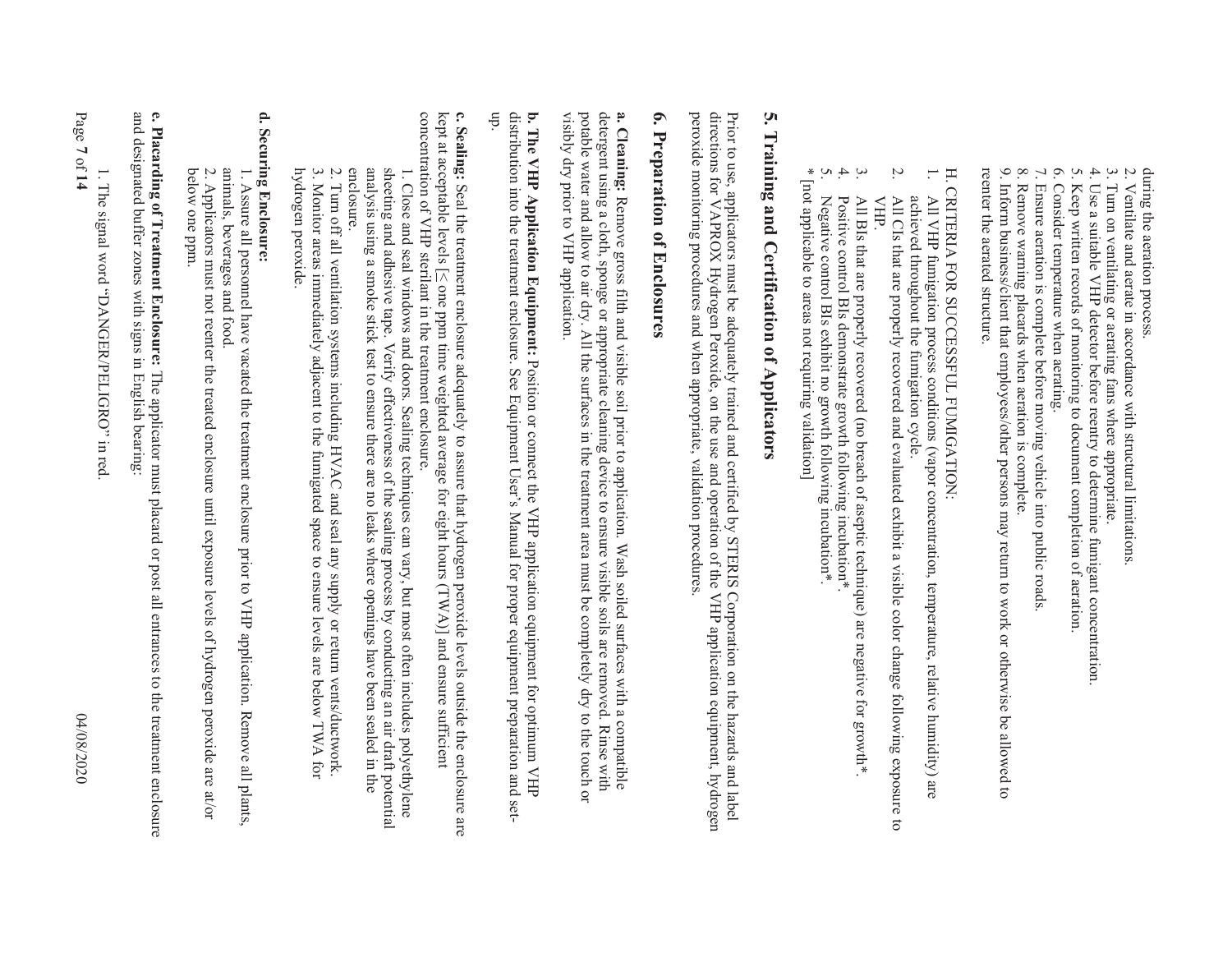2. "Area under treatment, "DO NOT ENTER/NO ENTER." 2. "Area under treatment, "DO NOT ENTER/NO ENTER."

- 3. The statement "This sign may only be removed after the treatment enclosure has been aerated to hydrogen peroxide levels less than or equal to one ppmhydrogen peroxide levels less than or equal to one ppm". 3. The statement "This sign may only be removed after the treatment enclosure has been aerated to
- 4. Identification of hydrogen peroxide as hazard associated with the treatment process 4. Identification of hydrogen peroxide as hazard associated with the treatment process.
- 5. Contact information for the applicator. 5. Contact information for the applicator.

enclosure contains concentrations of hydrogen peroxide at/or below one ppm. order to keep unauthorized persons from entering the treated enclosure. Placards are removed after the treatment All entrances to the treatment enclosure must be placarded. Placards must be placed in advance of the treatment in enclosure contains concentrations of hydrogen peroxide at/or below one ppm. order to keep unauthorized persons from entering the treated enclosure. Placards are removed after the treatment  $\overline{A}$ l entrances to the treatment enclosure must be placarded. Placards must be placed in advance of the treatment in  $\overline{A}$ 

# 7. Applications to Sealed Enclosures Requiring Validation of Use Conditions: **7. Applications to Sealed Enclosures Requiring Validation of Use Conditions:**

applications where the enclosure configuration, size, materials of composition and construction will vary, please see instructions for use in applying VHP sterilant at a prescribed concentration and contact time (See Secti uses described in this package insert. Vaprox Sterilant is used with enclosures that have been pre-cleaned of visible custom cycles, contact STERIS Corporation. conditions must be properly validated prior to use to achieve sterilization of the treated enclosure. For use in rooms, hotel rooms, offices, cruise ships, recreational facilities and emergency response vehicles). Process medical device sterilization as part of a manufacturing process, laboratories, animal research facilities, patient institutional settings (including production operations in pharmaceutical manufacturing, manufacturing clean rooms, of a fixed size, location and materials of composition. This includes sealed enclosures in industrial, commercial and how to define appropriate use conditions and validate these conditions for use in a dry, pre-cleaned sealed enclosure the VHP sterilant to decontaminate obstructed or covered surfaces is limited. The instructions that follow explain may not be effective in sterilization without careful, thorough development and validation. In addition, the ability of soils and any gross contamination. Uses other than as specified and described are not permitted: Vaprox Sterilant Vaprox Hydrogen Peroxide has been registered by STERIS in accordance with Federal Regulations for the specific custom cycles, contact STERIS Corporation. Not Requiring In Use Vinstructions for use in applying VHP sterilant at a prescribed concentration and contact time (See Section 7). applications where the enclosure configuration, size, materials of composition and construction will vary, please see conditions must be properly validated prior to use to achieve sterilization of the treated enclosure. For use in rooms, hotel rooms, offices, cruise ships, recreational facilities and emergency response vehicles). Process medical device sterilization as part of a manufacturing process, laboratories, animal research facilities, patient institutional settings (including production operations in pharmaceutical manufacturing, manufacturing clean rooms, of a fixed size, location and materials of composition. This includes sealed enclosures in industrial, commercial and how to define appropriate use conditions and validate these conditions for use in a dry, pre-cleaned sealed enclosure the VHP sterilant to decontaminate obstructed or covered surfaces is limited. The instructions that follow explain may not be effective in sterilization without careful, thorough development and validation. In addition, the ability of soils and any gross contamination. Uses other than as specified and described are not permitted: Vaprox Sterilant uses described in this package insert. Vaprox Sterilant is used with enclosures that have been pre-cleaned of visible Vaprox Hydrogen Peroxide has been registered by STERIS in accordance with Federal Regulations for the specific alidation"). For additional guidance, in-service, and training on how to develop and validate

## Validation of Alternate Use Conditions: **Validation of Alternate Use Conditions:**

be capable of consistently achieving the desired log reduction in the number of *Geobacillus stearothermophilus* consistent in comparison to the VHP validation run. The custom cycle developed for the treatment enclosure must the enclosure to be treated is of a fixed volume configuration and contains materials of composition that remain  $ATCC$  7953 spores inoculated on biological indicator substrates. *ATCC 7953* be capable of consistently achieving the desired log reduction in the number of consistent in comparison to the VHP validation run. The custom cycle developed for the treatment enclosure must the enclosure to be treated is of a fixed volume configuration and contains materials of composition that remain Vaprox Sterilant may be used in validated custom cycles for treatment of pre-cleaned, dry sealed enclosures when Vaprox Sterilant may be used in validated spores inoculated on biological indicator substrates. custom cycles for treatment of pre-cleaned, dry sealed enclosures when *Geobacillus stearothermophilus* 

## System Characterization: **System Characterization:**

effectiveness. Placement of fans or other devices to assist VHP distribution must be documented. Standard enclosure dew point. Condensation can result in damage to enclosure surfaces and result in reduced cycle Operating Procedures (SOPs) must be written to describe the physical preparation of an enclosure and its contents surfaces in the treated enclosure. The chosen enclosure temperature and humidity conditions must not reach the temperature and humidity ranges must be established to ensure that the VHP sterilant does not condense on exposed surface sterilant; therefore the enclosure and its contents should be prepared to maximize VHP exposure. Working increase the conditioning time and the time required to acration of the enclosure. Vaporized hydrogen peroxide is a conditioning phase. Absorptive materials present in the construction of an enclosure or in the contents will also and concentration. In general, large enclosures will take longer to reach the target VHP concentration due to a longer the physical nature of the contents and the temperature range of the treatment enclosure will affect application time Several factors need to be considered when validating an application. The volumetric size, materials of construction, required to achieve reproducible results. Operating Procedures (SOPs) must be written to describe the physical preparation of an enclosure and its contents effectiveness. Placement of fans or other devices to assist VHP distribution must be documented. Standard enclosure dew point. Condensation can result in damage to enclosure surfaces and result in reduced cycle surfaces in the treated enclosure. The chosen enclosure temperature and humidity conditions must not reach the temperature and humidity ranges must be established to ensure that the VHP sterilant does not condense on exposed surface sterilant; therefore the enclosure and its contents should be prepared to maximize VHP exposure. Working increase the conditioning time and the time required to aeration of the enclosure. Vaporized hydrogen peroxide is a conditioning phase. Absorptive materials present in the construction of an enclosure or in the contents will also and concentration. In general, large enclosures will take longer to reach the target VHP concentration due to a longer the physical nature of the contents and the temperature range of the treatment enclosure will affect application time Several factors need to be considered when validating an application. The volumetric size, materials of construction,

## **Biological Indicator Selection and Distribution: Biological Indicator S election and Distribution:**

these applications and should be consulted regarding proper use and selection of BIs for validation of the VHP important to utilize Bls that are suitable for evaluating VHP sterilant. STERIS Corporation supplies Bls designed for product performance. Use BIs with spore populations of 10° when validating enclosure application processes. It is Additionally, biological indicators consisting of other organisms of interest to the user may be utilized to verify The VHP sterilant effectiveness for applications must be validated using Biological Indicators (BIs) containing these applications and should be consulted regarding proper use and selection of BIs for validation of the VHP important to utilize BIs that are suitable for evaluating VHP sterilant. STERIS Corporation supplies BIs designed for product performance. Use BIs with spore populations of 106 Additionally, biological indicators consisting of other organisms of interest to the user may be utilized to verify Geobacillus stearothermophilus spores. This organism has been shown to be the most VHP resistant organism. *Geobacillus stearothermophilus*The VHP sterilant effectiveness for applications must be validated using Biological Indicators (BIs) containing spores. This organism has been shown to be the most VHP resistant organism. when validating enclosure application processes. It is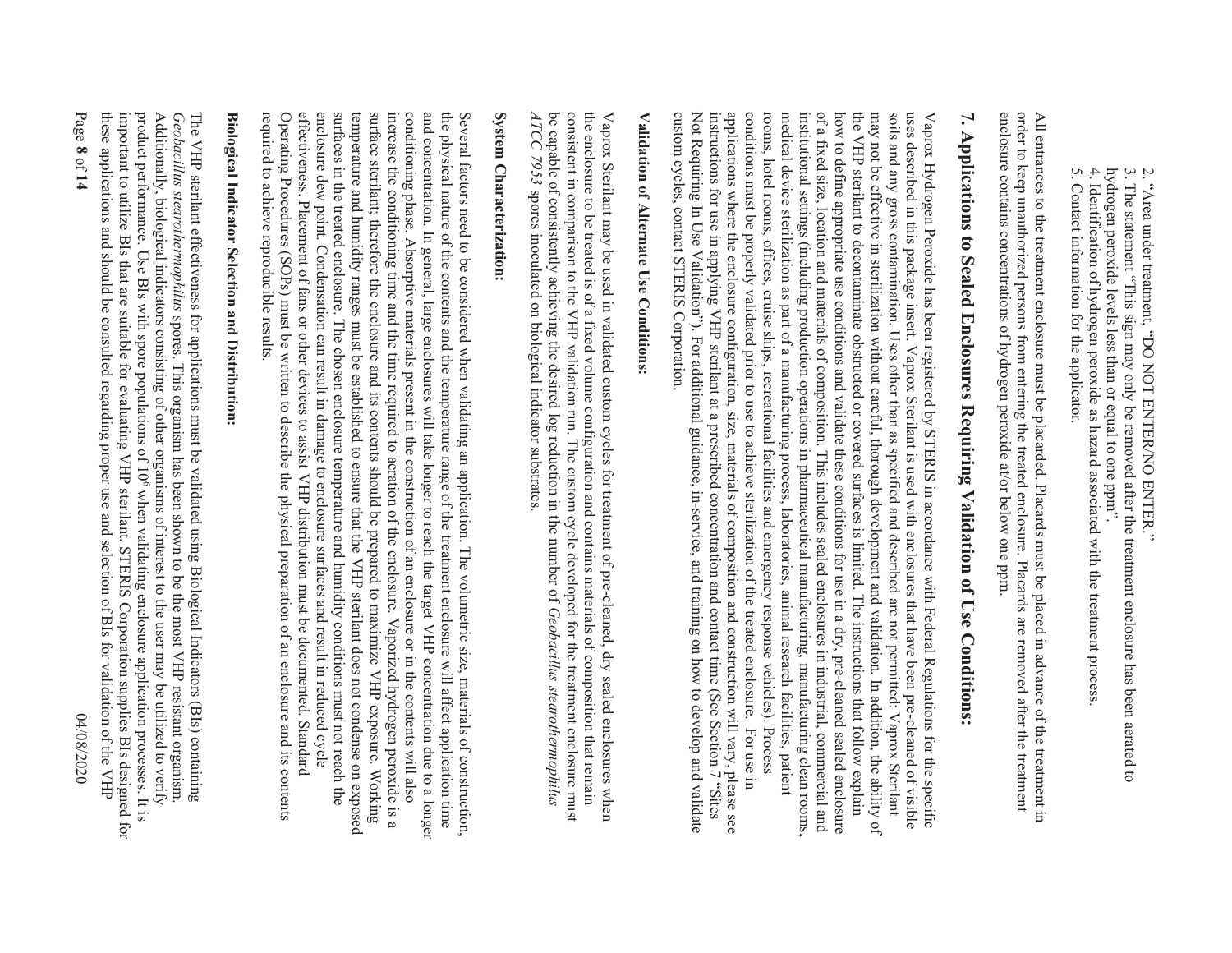process.

distributed, but should also be placed in areas considered to be most difficult for the VHP sterilant to reach.<br>Additional BIs may be placed in areas considered to be critical such as a product contact point in an aseptic biological indicators used to validate the process must at a minimum be based on the following: and CIs used during validation varies, depending on the size and complexity of the application. The number of must be used during validation to provide qualitative information about VHP sterilant exposure. The number of BIs Location and justification of BI placement should be documented. In addition to BIs, Chemical Indicators (CIs) Numerous BI locations are used when validating a new application. Biological Indicators are often geometrically biological indicators used to validate the process must at a minimum be based on the following: and CIs used during validation varies, depending on the size and complexity of the application. The number of must be used during validation to provide qualitative information about VHP sterilant exposure. The number of BIs Location and justification of BI placement should be documented. In addition to BIs, Chemical Indicators (CIs) Additional BIs may be placed in areas considered to be critical such a product contact point in an asseme to be distributed, but should also be placed in areas considered to be most difficult for the VHP sterilant to reach. Numerous BI locations are used when validating a new application. Biological Indicators are often geometrically

Number of  $BIs = one$  per 100 ft<sup>2</sup> of floor space in the enclosure Number of BIs = one per 100 ft2 of floor space in the enclosure.

### Process Development: **Process Development:**

the level of surviving organisms remaining on the BI at each exposure time. One approach to establishing effective desired level of BI kill. reduction of the target organism. This information can be utilized to extrapolate cycle parameters to achieve the kill times is the characterization of a "D value" which is the number of minutes or time required for a one log varying contact times and concentrations while keeping constant other VHP cycle parameters in order to determine Typically the initial step in validating the VHP process is to determine the effectiveness of the process against Geobacillus stear-othermophilus BIs of a known population. This is achieved by application of the sterilant desired level of BI kill. reduction of the target organism. This information can be utilized to extrapolate cycle parameters to achieve the kill times is the characterization of a "D value" which is the level of surviving organisms remaining on the BI at each exposure time. One approach to establishing effective varying contact times and concentrations while keeping constant other VHP cycle parameters in order to determine *Geobacillus stearothermophilus* Typically the initial step in validating th BIs of a known population. This is achieved by application of the sterilant at e VHP process is to determine the effectiveness of the process against the number of minutes or time required for a one log

The following steps are required in developing a validated application process The following steps are requ ired in developing a validated application process:

increases with the volume of the enclosure, and is dependant on environmental conditions such as temperature and enclosure surfaces and reduced cycle effectiveness. enclosure dew point.. This may result in condensation on enclosure surfaces. Condensation can result in damage to humidity in the sealed enclosure. The chosen enclosure temperature and humidity conditions must not reach the during the CONDITIONING and STERILIZATION phases. The time to reach the targeted dehumidification level primiticity is 10-70%. This germits the necessary NHP concentration to be maintainaded pelow condensiation levels enclosure surfaces and reduced cycle effectiveness. enclosure dew point.. This may result in condensation on enclosure surfaces. Condensation can result in damage to humidity in the sealed enclosure. The chosen enclosure temperature and humidity conditions must not reach the increases with the volume of the enclosure, and is dependant on environmental conditions such as temperature and during the CONDITIONING and STERILIZATION phases. The time to reach the targeted dehumidification level humidity is 10-70%. This permits the necessary VHP concentration to be maintained below condensation levels  $\bullet$  DEITIMIDE ICLATION – Reduce entity to a probability to a proportion of the spin of  $\bullet$  is  $\bullet$  in  $\bullet$  in  $\bullet$  in  $\bullet$  in  $\bullet$  in  $\bullet$  in  $\bullet$  in  $\bullet$  in  $\bullet$  in  $\bullet$  in  $\bullet$  in  $\bullet$  in  $\bullet$  in  $\bullet$  in  $\bullet$  in  $\bullet$  • DEHUMIDIFICATION –Reduce humidity to a predetermined level in the enclosure. A typical range for relative

Manual). The CONDITIONING phase facilitates reaching the desired VHP concentration in the sealed enclosure • CONDITIONING – The VHP sterilant is injected into the sealed enclosure. The injection rate is adjusted and controlled based on guidelines established for the VHP equipment (refer to VHP Generator Equipment User's conditions and enclosure volume. CONDITIONING time is affected by VHP target concentration, injection rate, enclosure materials, environmental conditions and enclosure volume. CONDITIONING time is affected by VHP target concentration, injection rate, enclosure materials, environmental Manual). The CONDITIONING phase facilitates reaching the desired VHP concentration in the sealed enclosure. controlled based on guidelines established for the VHP equipment (refer to VHP Generator Equipment • CONDITIONING –The VHP sterilant is injected into the sealed enclosure. The injection rate is adjusted and

the target VHP concentration in the sealed enclosure required to achieve a 10<sup>6</sup> level of kill over a pre-established period of time. period of time. the target VHP concentration in the sealed enclosure required to achieve a 106 level of kill over a pre-established • STERILIZATION – STERILIZATION - A constant flow of VHP sterilant is maintained at a selected Vaprox injection rate to maintain A constant flow of VHP sterilant is maintained at a selected Vaprox injection rate to maintain

• AERATION – The VHP injection is stopped and the flow of dry air continues to reduce the VHP concentration within the enclosure to an acceptable level ( $\leq 1.0$  ppm TWA 8 hr.) prior to reentry into the enclosure by trai is at or below one ppm in the enclosure. applicators. Treated enclosures may not be released for general public use until after the level of hydrogen peroxide is at or below one ppm applicators. Treated enclosures may not be released for general public use until after the level of hydrogen peroxide within the enclosure to an acceptable level ( $\land$  1.0 ppm TWA 8 hr.) prior to reentry into the enclosure by trained • AERATION – The VHP injection is stopped and the flow of dry air continues to reduce the VHP concentration in the enclosure.

Once acceptable cycle parameters have been determined, three VHP cycle replicates must be conducted to verify the<br>performance of the process. After successful validation of the process, the applicator must use the validate to room dimensions and materials of composition will require additional validation or modification of application<br>parameters. conditions and contact time for VHP application. Significant changes to the enclosure such as major modifications to room dimensions and materials of composition will require additional validation or modification of application conditions and contact time for VHP application. Significant changes to the enclosure such as major modifications performance of the process. After successful validation of the process, the applicator must use the validated cycle Once acceptable cycle parameters have been determined, three VHP cycle replicates must be conducted to verify the

# Monitoring of  $\rm H_2O_2$  Concentrations in the Sealed Enclosure and Reentry Instructions Following Aeration. **Monitoring of H 2O2 Concentrations in the Sealed Enclosure and Reentry Instructions Following Aeration.**

technique for VHP sampling to determine the VHP concentration in the sealed enclosure during and after the Exposure Limit (PEL) of one ppm, the enclosure may be released to normal operations and general public use. aeration phase. After the VHP concentration within the treated enclosure is at or below the OSHA Permissible VHP Monitoring: Dräger tubes or other VHP monitoring devices are utilized by means of a minimally invasive Exposure Limit (PEL) of one ppm, the enclosure may be released to normal operations and general public use. aeration phase. After the VHP concentration within the treated enclosure is at or below the OSHA Permissible technique for VHP sampling to determine the VHP concentration in the sealed enclosure during and after the **VHP Monitoring:**Dräger tubes or other VHP monitoring devices are utilized by means of a minimally invasive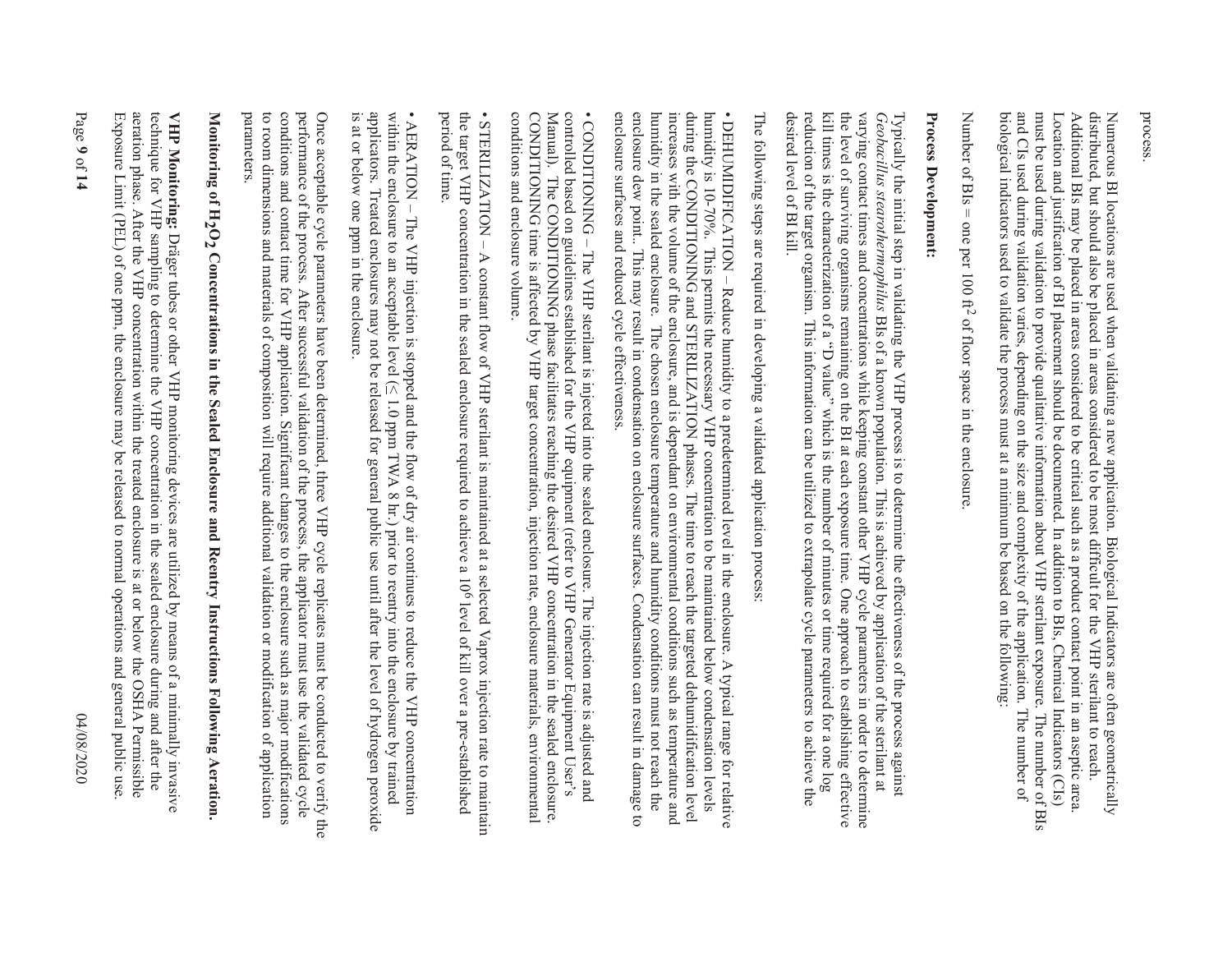## Criteria for Successful Fumigation: **Criteria for Successful Fumigation:**

- 1. achieved throughout the fumigation cycle. All VHP fumigation process conditions (vapor concentration, temperature, relative humidity) are achieved throughout the fumigation cycle. All VHP fumigation process conditions (vapor concentration, temperature, relative humidity) are NHV HP
- 2. VHP. All CIs that are properly recovered and evaluated exhibit a visible color change following exposure to All CIs that are properly recovered and evaluated exhibit a visible color change following exposure to
- 3. All BIs that are properly recovered (no breach of aseptic technique) are negative for growth\*  $\overline{A}$ l B $\overline{B}$  is that are properly recovered (no breach of aseptic technique) are negative for growth\*.
- $\div$  5. Positive control BIs demonstrate growth following incubation\* Positive control BIs demonstrate growth following incubation\*.
- Negative control BIs exhibit no growth following incubation\* Negative control BIs exhibit no growth following incubation\*. \*[not applicable to areas not requiring validation] \*[not applicable to areas not requiring validation]

### Reentry Instructions: **Reentry Instructions:**

operated in pressure-demand mode, full hydrogen peroxide resistant body suit, gloves and boots to protect from the appropriate respirators. fumigation always work with two or more people under the direct supervision of a trained applicator wearing inhalation hazard as well as the corrosive action of hydrogen peroxide to tissues. When entering into the area under 1. Early reentry in the case of an emergency requires wearing a Self Contained Breathing Apparatus (SCBA) appropriate respirators. fumigation always work with two or more people under the direct supervision of a trained applicator wearing inhalation hazard as well as the corrosive action of hydrogen peroxide to tissues. When entering into the area under operated in pressure-demand mode, full hydrogen peroxide resistant body suit, gloves and boots to protect from the 1. Early reentry in the case of an emergency require s wearing a Self Contained Breathing Apparatus (SCBA)

apparatus at VHP concentrations up to 5 ppm to allow for windows to be opened and to augment the aeration process if deemed appropriate at the specific location by the trained and certified applicator. Otherwise, do not re 2. Reentry to the sealed enclosure by a trained and certified applicator is allowed with a self contained breathing reenter the treated enclosure until exposure levels of hydrogen peroxide are at or below one ppm. process if deemed appropriate at the specific location by the trained and certified applicator. Otherwise, do not apparatus at VHP concentrations up to 5 ppm to allow for windows to be opened and to augment the aeration 2. Reentry to the sealed enclosure by a trained and cer tified applicator is allowed with a self contained breathing

# Releasing Treated Sealed Enclosure for Return to Service: **Releasing Treated Sealed Enclosure for Return to Service:**

a. Once VHP levels are determined to be at or below one ppm, applicators may re-enter the treated enclosure and<br>remove any sealing materials and disconnect/remove VHP Generator from the treated sealed enclosure. remove any sealing materials and disconnect/remove VHP Generator from the treated sealed enclosure. a. Once VHP levels are determined to be at or below one ppm, applicators may re-enter the treated enclosure and

b. Turn on ventilation systems including HVAC. b. Turn on ventilation systems including HVAC.

peroxide are determined to be at or below one ppm. c. Remove placards and release the treated enclosure for normal operation and use after the levels of hydrogen peroxide are determined to be at or below one ppm. c. Remove placards and release the tr eated enclosure for normal operation and use after the levels of hydrogen

below one ppm. d. Release the treated enclosure for general public use after hydrogen peroxide levels are determined to be at or below one ppm. d. Release the treated enclosure for ge neral public use after hydrogen peroxide levels are determined to be at or

## 8. Application to Sealed Enclosures of Up to 4,000 ft<sup>3</sup> Not Requiring Validation of Use **Conditions: Conditions: 8. Application to Sealed Enclosures of Up to 4,000 ft 3 Not Requiring Validation of Use**

applicators familiar with the set up and operation of VHP application equipment. may use the same VHP cycle settings as established in the initial room without use of a VHP sensor to confirm the concentration level is maintained during the STERILIZATION phase of the process. In addition, hydrogen peroxide rooms, medical device sterilization as part of a manufacturing process, laboratories, animal research facilities, applicator to apply a fixed VHP concentration over a set contact time. In addition the enclosure must be content of items located in the treatment enclosure. The use of the VHP process in these conditions requires the concentration of the treatment cycle. These operations should be carried out by STERIS trained and certified peroxide throughout the enclosure. If more than one room of a consistent dimension is being treated, the applicator chemical indicators must be placed throughout the enclosure to be treated to verify distribution of hydrogen applications, the VHP concentration should be monitored using a hydrogen peroxide sensor to ensure an adequate patient rooms, hotel rooms, offices, cruise ships, recreational facilities and emergency response vehicles). In these and institutional settings (including production operations in pharmaceutical manufacturing, manufacturing clean be applied at a set concentration and contact time to sealed enclosures of up to 4,000 ft<sup>3</sup> in industrial, commercial dehumidified and conditioned as part of the application process and aerated after sterilization. Vaprox sterilant may is treated on a non-routine basis or enclosures being treated vary in configuration, materials of composition and applicators familiar with the set up and operation of VHP application equipment. concentration of the treatment cycle. These operations should be carried out by STERIS trained and certified may use the same VHP cycle settings as established in the initial room without use of a VHP sensor to confirm the peroxide throughout the enclosure. If more than one room of a consistent dimension is being treated, the applicator chemical indicators must be placed throughout the enclosure to be treated to verify distribution of hydrogen concentration level is maintained during the STERILIZATION applications, the VHP concentration should be monitored using a hydrogen peroxide sensor to ensure an adequate patient rooms, hotel rooms, offices, cruise ships, recreational facilities and emergency response vehicles). In these rooms, medical device sterilization as part of a manufacturing process, laboratories, animal research facilities, and institutional settings (including production operations in pharmaceutical manufacturing, manufacturing clean be applied at a set concentration and contact time to sealed enclosures of up to 4,000 ft3 in industrial, commercial dehumidified and conditioned as part of the application process and aerated after sterilization. Vaprox sterilmant may applicator to apply a fixed VHP concentration over a set contact time. In addition the enclosure must be content of items located in the treatment enclosure. The use of the VHP process in these conditions requires the is treated on a non-routine basis or enclosures being treated vary in configuration, materials of composition and VAPROX sterilant may also be applied to dry, sealed pre-cleaned enclosures without prior validation when the area VAPROX sterilant may also be applied to dry, sealed pre-cleaned enclosures without prior validation when the area phase of the process. In addition, hydrogen peroxide

# Sterilization of Sealed, Dry Precleaned Enclosures at 250 ppm Vaprox Sterilant for 90 minutes: **Sterilization of Sealed, Dry Precleaned Enclosures at 250 ppm Vaprox Sterilant for 90 minutes:**

placarding of the enclosure to be treated. Place VHP monitor in a location most difficult for VHP target and preparation of VHP Generator (refer to User's Manual for VHP Generating Unit), sealing the enclosure and Prepare the treatment enclosure as defined above (Preparation of Enclosures Section) including pre-cleaning, drying Page placarding of the enclosure to be treated. Place VHP monitor in a location most difficult for VHP target and preparation of VHP Generator (refer to User's Manual for VHP Generating Unit), sealing the enclosure and Prepare the treatment enclosure as defined above (Preparation of Enclosures Section) including pre-cleaning, drying **10** of **14** 04/08/2020 04/08/2020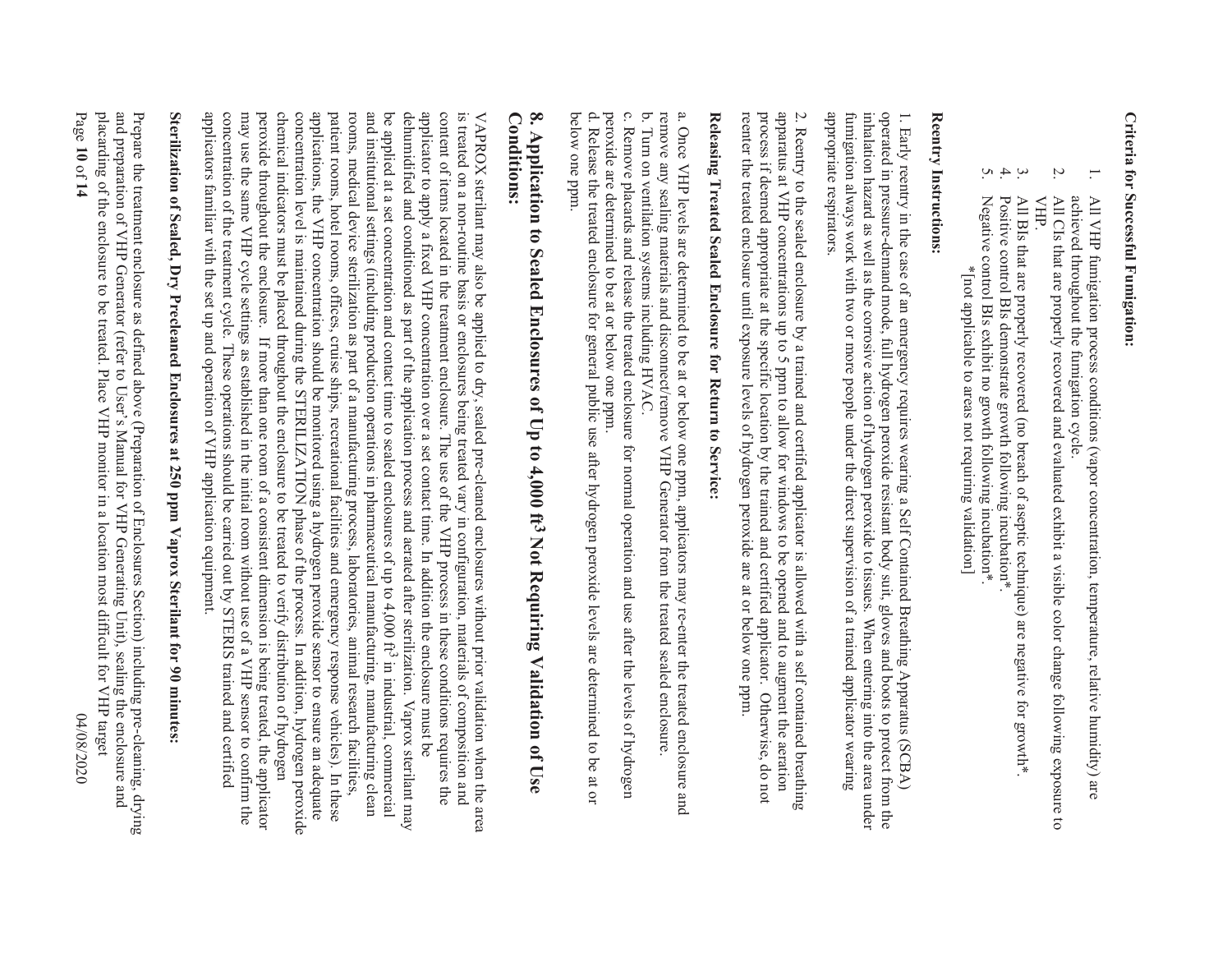initiate a CONDITIONING phase to achieve a 250 ppm VHP sterilant concentration in the sealed enclosure. When a  $100~\mathrm{ft}^2$ with devices such as Drager tubes to assure hydrogen peroxide levels do not exceed one ppm. If this level is concentration for 90 minutes. During the STERILIZATION phase, monitor areas adjacent to the sealed enclosure 250 ppm VHP sterilant concentration is achieved initiate the STERILIZATION phase and maintain this facilitate effective distribution of the VHP sterilant. Program the VHP Generator to initiate a such as closets, dressers, cabinets or other partially occluded areas. Place oscillating fans throughout the enclosure to number of indicators placed throughout the enclosure must be based on the formula of one chemical indicator per sterilant. Place chemical indicators throughout the enclosure to verify effective distribution of VHP sterilant. The from the VHP generation unit. All drawers, closets & cabinet doors, etc. must be opened to permit exposure to VHP concentration to be reached in the treatment enclosure. This is typically in a corner in the enclosure farthest away with devices such as Drager tubes to assure hydrogen peroxide levels do not exceed one ppm. If this level is concentration for 90 minutes. During the STERILIZATION phase, monitor areas adjacent to the sealed enclosure 250 ppm VHP sterilant concentration is achieved initiate the STERILIZATION phase and maintain this initiate a CONDITIONING phase to achieve a 250 ppm VHP sterilant concentration in the sealed enclosure. When a  $21^\circ$  C or 70 $^\circ$ DEHUMIDIFICATION phase to achieve < 70% relative humidity. Assure the ambient temperature is not less than facilitate effective distribution of the VHP sterilant. Program the VHP Generator to initiate a such as closets, dressers, cabinets or other partially occluded areas. Place oscillating fans throughout the enclosure to 100 ft2. The chemical indicators must be placed in room corners and in areas difficult for the VHP sterilant to access number of indicators placed throughout the enclosure must be based on the formula of one chemical indicator per sterilant. Place chemical indicators throughout the enclosure to verify effective distribution of VHP sterilant. The from the VHP generation unit. All drawers, closets & cabinet doors, etc. must be opened to permit exposure to VHP concentration to be reached in the treatment enclosure. This is typically in a corner in the enclosure farthest away The chemical indicators must be placed in room corners and in areas difficult for the VHP sterilant to access F initially and throughout the fumigation process. Once the DEHUMIDIFICATION phase is complete

# Sterilization of Sealed, Dry Precleaned Enclosures at 400 ppm Vaprox Sterilant for 30 minutess **Sterilization of Sealed, Dry Pr ecleaned Enclosures at 400 ppm Vaprox Sterilant for 30 minutes:**

reduce levels of hydrogen peroxide at or below one ppm (TWA).

reduce levels of hydrogen peroxide at or below one ppm (TWA).

exceeded outside the treatment enclosure, the applicator should immediately abort the treatment process and ensure the enclosure is properly sealed. Upon completion of the STERILIZATION phase, begin the AERATION phase to

the enclosure is properly sealed. Upon completion of the STERILIZATION phase, begin the AERATION phase to exceeded outside the treatment enclosure, the applicator should immediately abort the treatment process and ensure

the enclosure is properly sealed. Upon completion of the STERILIZATION phase, begin the AERATION phase to  $100 \text{ ft}^2$ . number of indicators placed throughout the enclosure must be based on the formula of one chemical indicator per Prepare the treatment enclosure as defined above (Preparation of Enclosures Section) including pre-cleaning, drying<br>and preparation of VHP Generator (refer to User's Manual for VHP Generating Unit), sealing the enclosure a reduce levels of hydrogen peroxide at or below one ppm (TWA). exceeded outside the treatment enclosure, the applicator should immediately abort the treatment process and ensure with devices such as Drager tubes to assure hydrogen peroxide levels do not exceed one ppm. If this levices such as Drager concentration for 30 minutes. During the STERILIZATION phase, monitor areas adjacent to the sealed enclosure 400 ppm VHP sterilant concentration is achieved initiate the STERILIZATION phase and maintain this initiate a CONDITIONING phase to achieve a 400 ppm VHP sterilant concentration in the sealed enclosure. When a 21 C or 70 F initially and throughout the fumigation process. Once the DEHUMIDIFICATION phase is complete facilitate effective distribution of the VHP sterilant. Program the VHP Generator initiate a such as closets, dressers, cabinets or other partially occluded areas. Place oscillating fans throughout the enclosure to stellant. The determination of the exclusive of the excludion of the distribution of XHR stellant. The collar is the determination of XHR stellant. from the VHP generation unit. All drawers, closets & cabinet doors, etc. must be opened to permit exposure to VHP concentration to be reached in the treatment enclosure. This is typically in a corner in the enclosure farthest away placarding of the enclosure of the state of the SHE sequence of the state of the state of the sequence of the state of the state of the state of the state of the state of the state of the state of the state of the state of reduce levels of hydrogen peroxide at or below one ppm (TWA). the enclosure is properly sealed. Upon completion of the STERILIZATION phase, begin the AERATION phase to exceeded outside the treatment enclosure, the applicator should immediately abort the treatment process and ensure with devices such as Drager tubes to assure hydrogen peroxide levels do not exceed one ppm. If this level is concentration for 30 minutes. During the STERILIZATION phase, monitor areas adjacent to the sealed enclosure 400 ppm VHP sterilant concentration is achieved initiate the STERILIZATION phase and maintain this initiate a CONDITIONING phase to achieve a 400 ppm VHP sterilant concentration in the sealed enclosure. When a 21 C or 70 F initially and throughout the fumigation process. Once the UPHUMIDIFICATION phase is complete 21 C  $DEHUMIDIFICATION$  phase to achieve  $\leq 70\%$  relative humidity. Assure the ambient temperature is not less than DEHUMIDIFICATION phase to achieve < 70% relative humidity. Assure the ambient temperature is not less than facilitate effective distribution of the VHP sterilant. Program the VHP Generator to initiate a such as closets, dressers, cabinets or other partially occluded areas. Place oscillating fans throughout the enclosure to 100 ft2. The chemical indicators must be placed in room corners and in areas difficult for the VHP sterilant to access number of indicators placed throughout the enclosure must be based on the formula of one chemical indicator per sterilant. Place chemical indicators throughout the enclosure to verify effective distribution of VHP sterilant. The from the VHP generation unit. All drawers, closets & cabinet doors, etc. must be opened to permit exposure to VHP concentration to be reached in the treatment enclosure. This is typically in a corner in the enclosure farthest away placarding of the enclosure to be treated. Place VHP monitor in a location most difficult for VHP target and preparation of VHP Generator (rPrepare the treatment enclosure as defined above (Preparation of Enclosures Section) including pre-cleaning, drying The chemical indicators must be placed in room comers and in areas difficult for the VHP sterilant to access efer to User's Manual for VHP Generating Unit), sealing the enclosure and

# Monitoring of H<sub>2</sub>O<sub>2</sub> Concentrations in the Sealed Enclosure and Reentry Instructions Following Aeration. **Monitoring of H 2O2 Concentrations in the Sealed Enclosure and Reentry Instructions Following Aeration.**

Exposure Limit (PEL) of one ppm, the enclosure may be released to normal operations and general public use aeration phase. After the VHP concentration within the treated enclosure is at or below the OSHA Permissible technique for VHP sampling to determine the VHP concentration in the scaled enclosure during and after the VHP Monitoring: Dräger tubes or other VHP monitoring devices are utilized by means of a minimally invasive Exposure Limit (PEL) of one ppm, the enclosure may be released to normal operations and general public use. aeration phase. After the VHP concentration within the treated enclosure is at or below the OSHA Permissible technique for VHP sampling to determine the VHP concentration in the sealed enclosure during and after the **VHP Monitoring:**Dräger tubes or other VHP monitoring devices are utilized by means of a minimally invasive

## Criteria for Successful Fumigation: **Criteria for Successful Fumigation:**

- a. throughout the fumigation cycle. throughout the fumigation cycle. All VHP fumigation process conditions (vapor concentration, temperature, relative humidity) are achieved All VHP fumigation process conditions (vapor concentration, temperature, relative humidity) are achieved
- b. VHP. All CIs that are properly recovered and evaluated exhibit a visible color change following exposure to All CIs that are properly recovered and evaluated exhibit a visible color change following exposure to

### Reentry Instructions: **Reentry Instructions:**

fumigation always work with two or more people under the direct supervision of a trained applicator wearing inhalation hazard as well as the corrosive action of hydrogen peroxide to tissues. When entering into the area under operated in pressure-demand mode, full hydrogen peroxide resistant body suit, gloves and boots to protect from the 1. Early reentry in the case of an emergency requires wearing a Self Contained Breathing Apparatus (SCBA) Page fumigation always work with two or more people under the direct supervision of a trained applicator wearing inhalation hazard as well as the corrosive action of hydrogen peroxide to tissues. When entering into the area under operated in pressure-demand mode, full hydrogen peroxide resistant body suit, gloves and boots to protect from the 1. Early reentry in the case of an emergency require **11** of **14** 04/08/2020 s wearing a Self Contained Breathing Apparatus (SCBA) 04/08/2020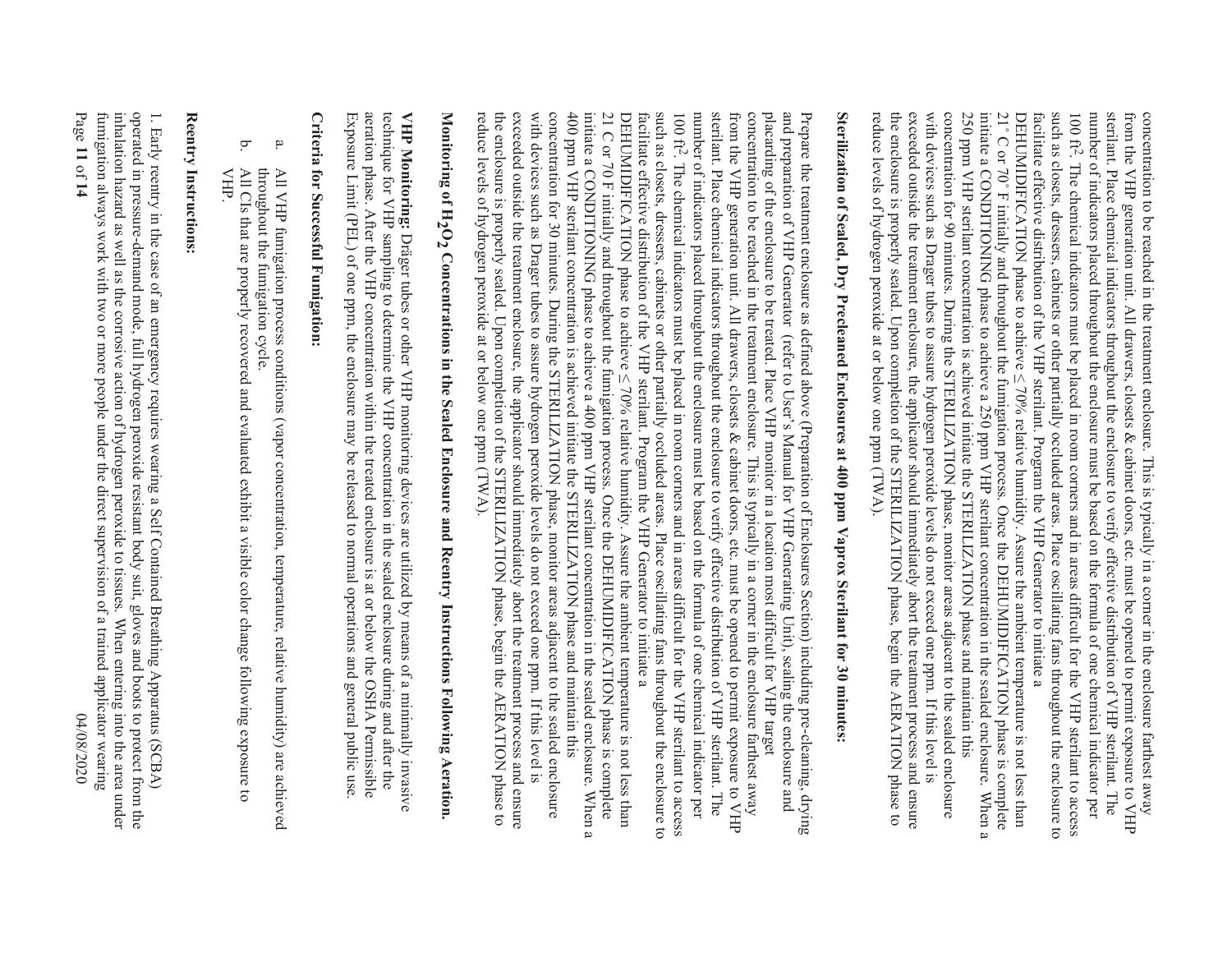appropriate respirators appropriate respirators.

apparatus at VHP concentrations up to 5 ppm to allow for windows to be opened and to augment the aeration process if deemed appropriate at the specific location by the trained and certified applicator. Otherwise, do not reenter the treated enclosure until exposure levels of hydrogen peroxide are at or below one ppm 2. Reentry to the sealed enclosure by a trained and certified applicator is allowed with a self contained breathing reenter the treated enclosure until exposure levels of hydrogen peroxide are at or below one ppm. process if deemed appropriate at the specific location by the trained and certified applicator. Otherwise, do not apparatus at VHP concentrations up to 5 ppm to allow for windows to be opened and to augment the aeration 2. Reentry to the sealed enclosure by a trained and cer tified applicator is allowed with a self contained breathing

# Releasing Treated Sealed Enclosure for Return to Service: **Releasing Treated Sealed Enclosure for Return to Service:**

a. Once VHP levels are determined to be at or below one ppm, applicators may re-enter the treated enclosure and<br>remove any sealing materials and disconnect/remove VHP Generator from the treated sealed enclosure. remove any sealing materials and disconnect/remove VHP Generator from the treated sealed enclosure. a. Once VHP levels are determined to be at or below one ppm, applicators may re-enter the treated enclosure and

c. Remove placards and release the treated enclosure for normal operation and use after the levels of hydrogen b. Turn on ventilation systems including HVAC c. Remove placards and release the tr b. Turn on ventilation systems including HVAC. eated enclosure for normal operation and use after the levels of hydrogen

below one ppm. d. Release the treated enclosure for general public use after hydrogen peroxide levels are determined to be at or peroxide are determined to be at or below one ppm. below one ppm. d. Release the treated enclosu peroxide are determined to be at or below one ppm. re for general public use after hydrogen peroxide levels are determined to be at or

# 9. Application to Sealed Enclosures Between 2 ft3 and 40 ft3 that require Validation: **9. Application to Sealed Enclosures Between 2 ft3 and 40 ft3 that require Validation:**

Use of VHP in sealed enclosures of this size, such as isolation chambers where reentry by applicators or other<br>individuals is not possible does not require a fumigation management plan (FMP). All other applicable precautio for use of hydrogen peroxide should be adhered to when applying VHP in these chambers. individuals is not possible does not require a fumigation management plan (FMP). All other applicable precautions Use of VHP in sealed enclosures of this size, such as isolation chambers where reentry by applicators or other

# Applications Not Requiring Validation of Use Conditions: **Applications Not Requiring Validation of Use Conditions:**

sensor and chemical indicators to verify these use conditions are met. See Section 8 above for specific instructions regarding use under these conditions. regarding use under these conditions. sensor and chemical indicators to verify these use conditions are met. See Section 8 above for specific instructions Vaprox Sterilant may be used at 250 ppm for 90 minutes or 400ppm for 30 minutes using a hydrogen peroxide Vaprox Sterilant may be used at 250 ppm for 90 minutes or 400ppm for 30 minutes using a hydrogen peroxide

## Validation of Alternate Use Conditions: **Validation of Alternate Use Conditions:**

regarding development of validated cycle conditions for alternate use conditions. ATCC be capable of consistently achieving the desired log reduction in the number of Geobacillus stearothermophilus consistent in comparison to the NHP validation run. The custom cycle developed for the treatment enclosure must the enclosure to be treated is of a fixed volume configuration and contains materials of composition that remain regarding development of validated cycle conditions for alternate use conditions. *ATCC 7953* be capable of consistently achieving the desired log reduction in the number of consistent in comparison to the VHP validation run. The custom cycle developed for the treatment enclosure must the enclosure to be treated is of a fixed volume configuration and contains materials of composition that remain Vaprox Sterilant may be used in validated custom or pre-cleared custom of pre-cleared, dry sealed enclosures when Vaprox Sterilant may be used in validated custom cycles fo 7953 spores inoculated on biological indicator substrates. See Section 7 Above for specific instructions spores inoculated on biological indicator substrates. See Section 7 Above for specific instructions r treatment of pre-cleaned, dry sealed enclosures when *Geobacillus stearothermophilus* 

# Monitoring of  $\rm H_2O_2$  Concentrations in the Sealed Enclosure and Instructions Following Aeration. **Monitoring of H2O2 Concentrations in the Sealed Enclosure and Instructions Following Aeration.**

Exposure Limit (PEL) of one ppm, the enclosure may be released to normal operations aeration phase. After the VHP concentration within the treated enclosure is at or below the OSHA Permissible technique for VHP sampling to determine the VHP concentration in the case of controller that after the VHP Monitoring: Dräger tubes or other VHP monitoring devices are utilized by means of a minimally invasive Exposure Limit (PEL) of one ppm, the enclosure may be released to normal operations. aeration phase. After the VHP concentration within the treated enclosure is at or below the OSHA Permissible technique for VHP sampling to determine the VHP concentration in the sealed enclosure during and after the **VHP Monitoring:**Dräger tubes or other VHP monitoring devices are utilized by means of a minimally invasive

## **Criteria for Successful Sterilization: Criteria for Successful Sterilization:**

- a. throughout the sterilization cycle. throughout the sterilization cycle. All VHP sterilization process conditions (vapor concentration, temperature, relative humidity) are achieved All VHP sterilization process conditions (vapor concentration, temperature, relative humidity) are achieved
- b. All CIs that are properly recovered and evaluated exhibit a visible color change following exposure to All CIs that are properly recovered and evaluated exhibit a visible color change following exposure to VHP.
- c. For validated processes, all BIs that are properly recovered (no breach of aseptic technique) are negative for For validated processes, all BIs that are properly recovered (no breach of aseptic technique) are negative for<br>growth\*.
- d. For validated processes, positive control BIs demonstrate growth following incubation\* For validated processes, positive control BIs demonstrate growth following incubation\*.
- For validated processes, negative control BIs exhibit no growth following incubation\* For validated processes, negative control BIs exhibit no growth following incubation\*.
- $\ast$  0 \* [not applicable to chambers not requiring validation] [not applicable to chambers not requiring validation]

### Reentry Instructions: **Reentry Instructions:**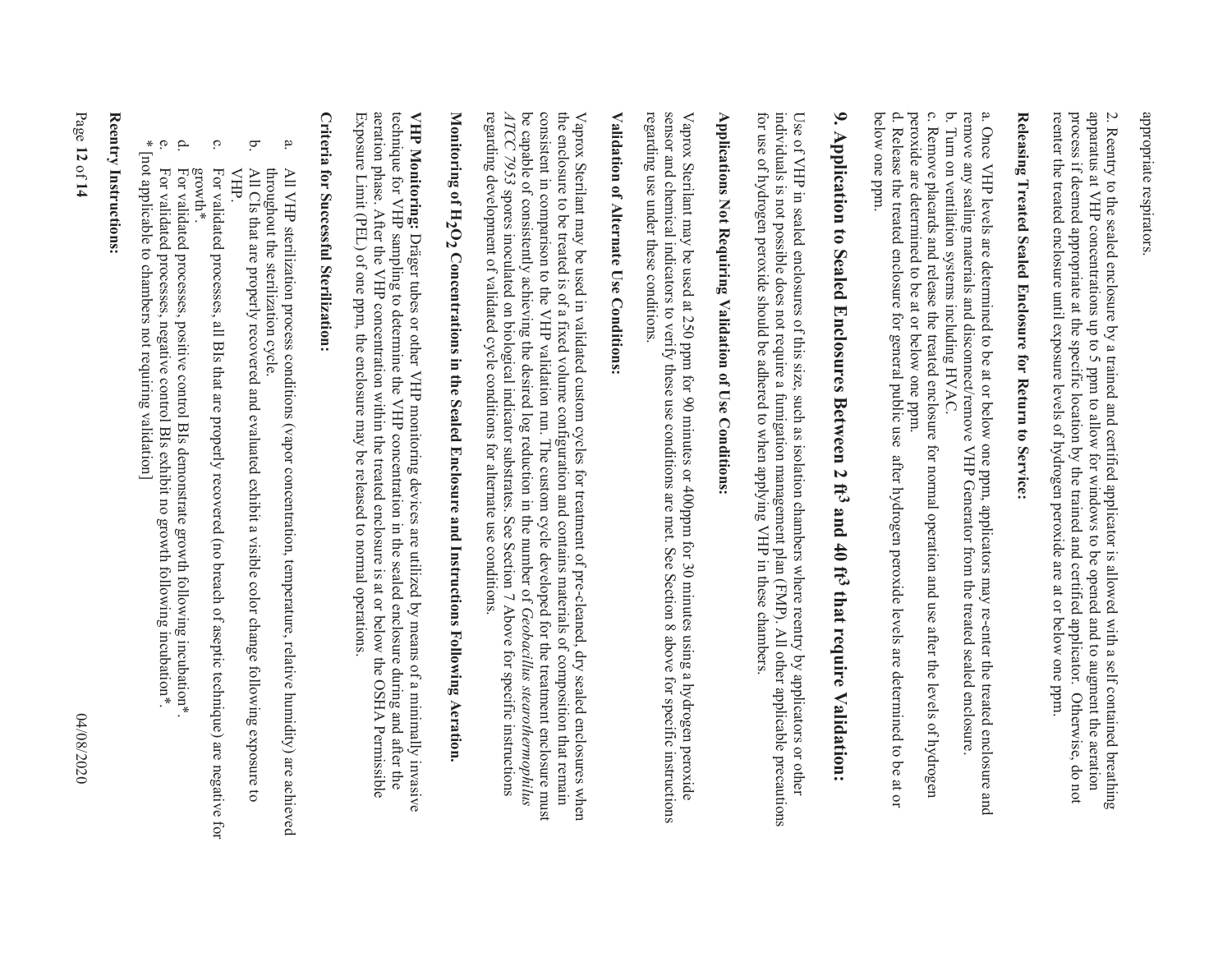Apparatus (SCBA) operated in pressure-demand mode, full hydrogen peroxide resistant body suit, gloves and boots<br>to protect from the inhalation hazard as well as the corrosive action of hydrogen peroxide to tissues. 1. Early reentry or opening of the chamber in the case of an emergency requires wearing a Self Contained Breathing to protect from the inhalation hazard as well as the corrosive action of hydrogen peroxide to tissues. Apparatus (SCBA) operated in pressure-demand mode, full hydrogen peroxide resistant body suit, gloves and boots 1. Early reentry or opening of the chamber in the case of an emergency requires wearing a Self Contained Breathing

# Releasing Treated Sealed Enclosure for Return to Service: **Releasing Treated Sealed Enclosure for Return to Service:**

a. Once VHP levels are determined to be at or below one ppm, applicators may open the isolator/chamber and b. Remove placards and release the treated enclosure for normal operation. remove any sealing materials and disconnect/remove VHP Generator from the treated sealed enclosure b. Remove placards and release the treated enclosure for normal operation. remove any sealing materials and disconnect/remove VHP Generator from the treated sealed enclosure. a. Once VHP levels are determined to be at or below one ppm, applicators may open the isolator/chamber and

# **10. Aseptic Food Processing Operations**

materials and food processing equipment. 10. Aseptic Food Processing Operations<br>VAPROX® Sterilant is a ready to use solution. It may be used to achieve commercial sterility of food packaging materials and food processing equipment.<br>Apply VAPROX® Sterilant on the exterior and interior of food containers and closure systems (caps, seals, etc.), or ® Sterilant is a ready to use solution. It may be used to achieve commercial sterility of food packaging

processing operation includes testing required for the process validation. Food subject to these FDA regulations<br>may not be sold in a treated package until after the scheduled process for the food processing operation has appropriate food processing equipment surfaces. Use techniques such as, but not limited to, immersion, coarse spray, or circulation to sterilize the equipment. Apply VAPROX® Sterilant at a minimum temperature of 75°C. accepted by the FDA. product must remain in contact with the packaging surface for a minimum of 20 seconds. Use in an aseptic food Apply VAPROX® Sterilant on the exterior and interior of food containers and closure systems (caps, seals, etc.), or accepted by the FDA. may not be sold in a treated package until after the scheduled process for the food processing operation has been processing operation includes testing required for the process validation. Food subject to these FDA regulations product must remain in contact with the packaging surface for a minimum of 20 seconds. Use in an aseptic food spray, or circulation to sterilize the equipment. Apply VAPROX® Sterilant at a minimum temperature of 75 appropriate food processing equipment surfaces. Use techniques such as, but not limited to, immersion, coarse Apply VAPROX C. This

## statements shall not appear on marketed (final print product labels). **statements shall not appear on marketed (final print product labels).**  Emerging Viral Pathogens Not on EPA Registered Disinfectant Labels **Emerging Viral Pathogens Not on EPA Regis tered Disinfectant Labels (These**  (These

directions indicated below. directions indicated below. Registered Disinfectant Labels' when used in accordance with the appropriate use Registered Disinfectant Labels' when used in accordance with the appropriate use Registrants: Process for Making Claims Against Emerging Viral Pathogens not on EPA-Registrants: Process for Making Claims Against Emerging Viral Pathogens not on EPA-This product qualifies for emerging viral pathogen claims per the EPA's 'Guidance to This product qualifies for emerging viral pathogen claims per the EPA's 'Guidance to

## pathogens from the following viral category [ies]. This product meets the criteria to make claims against certain emerging viral **pathogens from the following viral category [ies]. This product meets the criteria to ma ke claims against certain emerging viral**

### -Small Non-Enveloped Viruses **-Small Non-Enveloped Viruses** -Large Non-Enveloped Viruses **-Large Non-Enveloped Viruses Enveloped Viruses -Enveloped Viruses**

| Small, non-enveloped virus | Large, non-enveloped virus                                     | Enveloped virus                                                                                      | For an emerging viral<br>pathogen that is a/an                                                        |  |
|----------------------------|----------------------------------------------------------------|------------------------------------------------------------------------------------------------------|-------------------------------------------------------------------------------------------------------|--|
|                            | Vaporized Hydrogen Peroxide (VHP®) User's<br>Equipment Manual. | Peroxide Generator application equipment. Use<br>this product for sterilization as instructed in the | conjunction with the STERIS Vaporized Hydrogen<br>$\ldots$ follow the sterilant directions for use in |  |

supporting virus(es)] on [hard, porous/non-porous surfaces]. Refer to the [CDC or OIE] website at **/Product name]** has demonstrated effectiveness against viruses similar to **[name of emerging virus]**<br>on hard, **[porous and/or non-porous surfaces]**. Therefore, **[product name]** can be used against **[pathogen-specific website address]** for additional information *[pathogen-specific website address] for additional information. supporting virus(es)]* **[name of emerging virus]** when used in accordance with the directions for use against **[name of** *[name of emerging virus] on hard, [porous and/or non-porous surfaces][Product name] has demonstrated effectiveness against viruses similar to on [hard, porous/non-porous surfaces]when used in accordance with the directions for use against [product name] . Refer to the [name of emerging virus] [CDC or OIE] website at can be used against* 

Page *kills similar [Name of illness/outbreak]* **13** of **14** 04/08/2020 *is caused by [name of emerging virus]. [Product name]* 04/08/2020